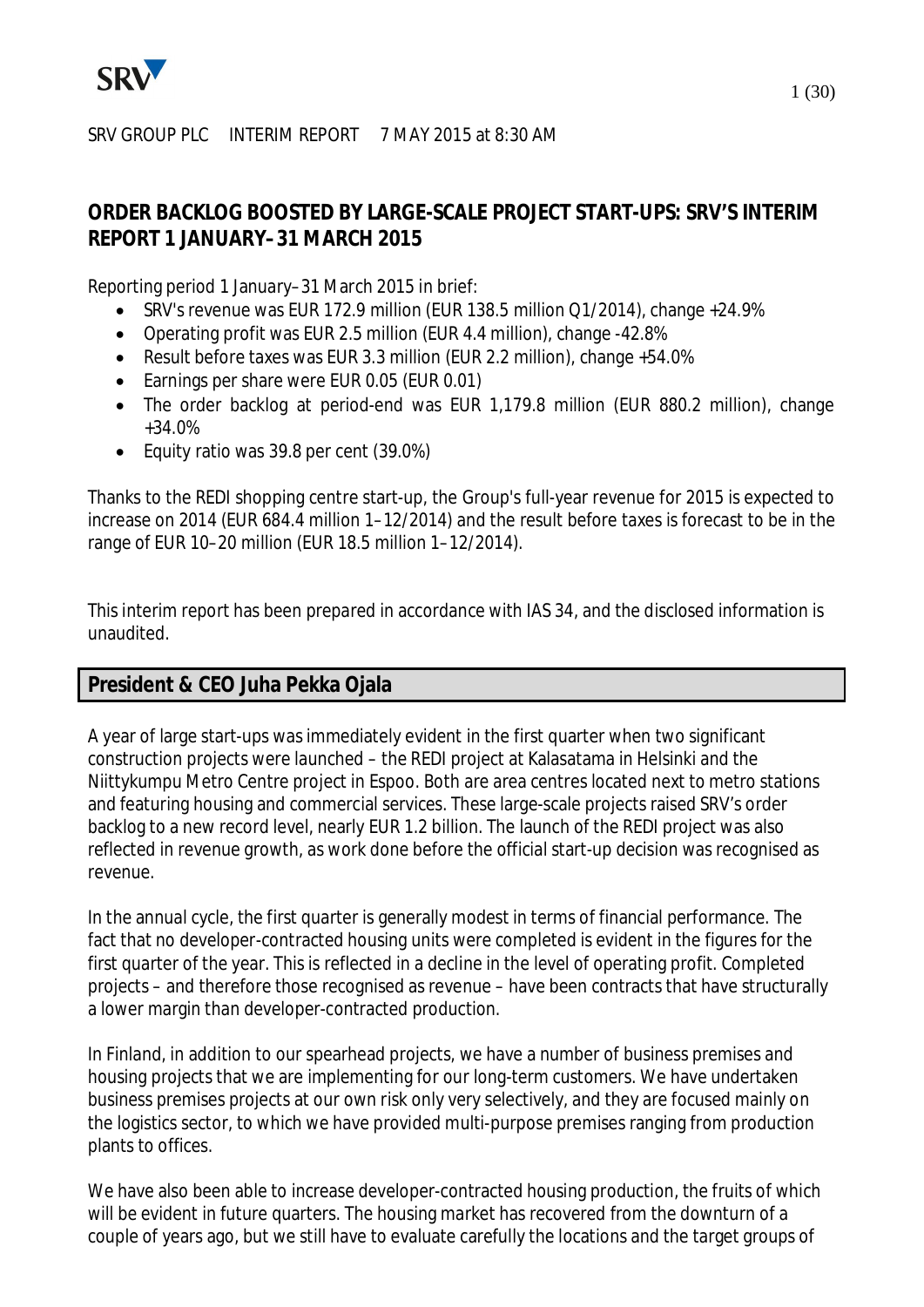

housing production. SRV's housing production is concentrated close to good transport links, such as metro stations.

In Russia, our shopping centre projects in St Petersburg and Moscow are proceeding mostly according to plan. The Russian market is overshadowed by uncertainty factors resulting from the political situation. Based on projects at different stages of completion, however, we have a good grasp of the market in Russia and we are proceeding there according to plan. For example, customer numbers at the Pearl Plaza shopping centre, which has been open for one and a half years, have grown as the centre has established its position in the St Petersburg shopping centre market. The excellence of Pearl Plaza is evident also in the fact that in April it was granted Russia's best shopping centre award in its size category.

We embark on this year in good spirits, because many projects that have been a long time in preparation have started up at full steam. Due to the resources committed to the large-scale projects launched, we have laid the groundwork for steady development in the next few years. Based on our developer and investor roles, however, we have loaded projects with significant earnings expectations, which will be realised in the coming years. Now our task is to focus on highquality and profitable implementation of projects together with our partners and personnel.

| Group key figures                 | $1 - 3/$    | $1 - 3/$ | change,     | change, | $1 - 12/$ |
|-----------------------------------|-------------|----------|-------------|---------|-----------|
| (IFRS, MEUR)                      | 2015        | 2014     | <b>MEUR</b> | %       | 2014      |
| Revenue                           | 172.9       | 138.5    | 34.4        | 24.9    | 684.4     |
| Operating profit                  | 2.5         | 4.4      | $-1.9$      | $-42.8$ | 24.9      |
| Financial income and expenses,    |             |          |             |         |           |
| total                             | 0.8         | $-2.3$   | 3.1         |         | $-6.4$    |
| Profit before taxes               | 3.3         | 2.2      | 1.2         | 54.0    | 18.5      |
| Order backlog                     | 1 1 7 9 . 8 | 880.2    | 299.5       | 34.0    | 860.4     |
| New agreements                    | 489.1       | 184.7    | 304.4       | 164.9   | 700.3     |
| Operating profit, %               | 1.5         | 3.2      |             |         | 3.6       |
| Net profit, %                     | 1.6         | 1.0      |             |         | 2.2       |
| Equity ratio, %                   | 39.8        | 39.0     |             |         | 43.0      |
| Net interest-bearing debt         | 228.5       | 225.3    | 3.1         | 1.4     | 206.1     |
| Gearing, %                        | 101.0       | 103.0    |             |         | 91.6      |
| Return on investment, %           | 4.7         | 3.4      |             |         | 5.4       |
| Return on equity, %               | 4.9         | 2.6      |             |         | 6.9       |
| Earnings per share, EUR           | 0.05        | 0.01     | 0.04        | 381.7   | 0.33      |
| Equity per share, EUR             | 5.07        | 4.87     | 0.20        | 4.1     | 5.04      |
| Share price at end of period, EUR | 3.39        | 3.76     | $-0.37$     | $-9.8$  | 2.83      |
| Weighted average number of        |             |          |             |         |           |
| shares outstanding, millions      | 35.6        | 35.5     |             | 0.3     | 35.6      |

# **SRV GROUP PLC INTERIM REPORT, 1 JANUARY–31 MARCH 2015**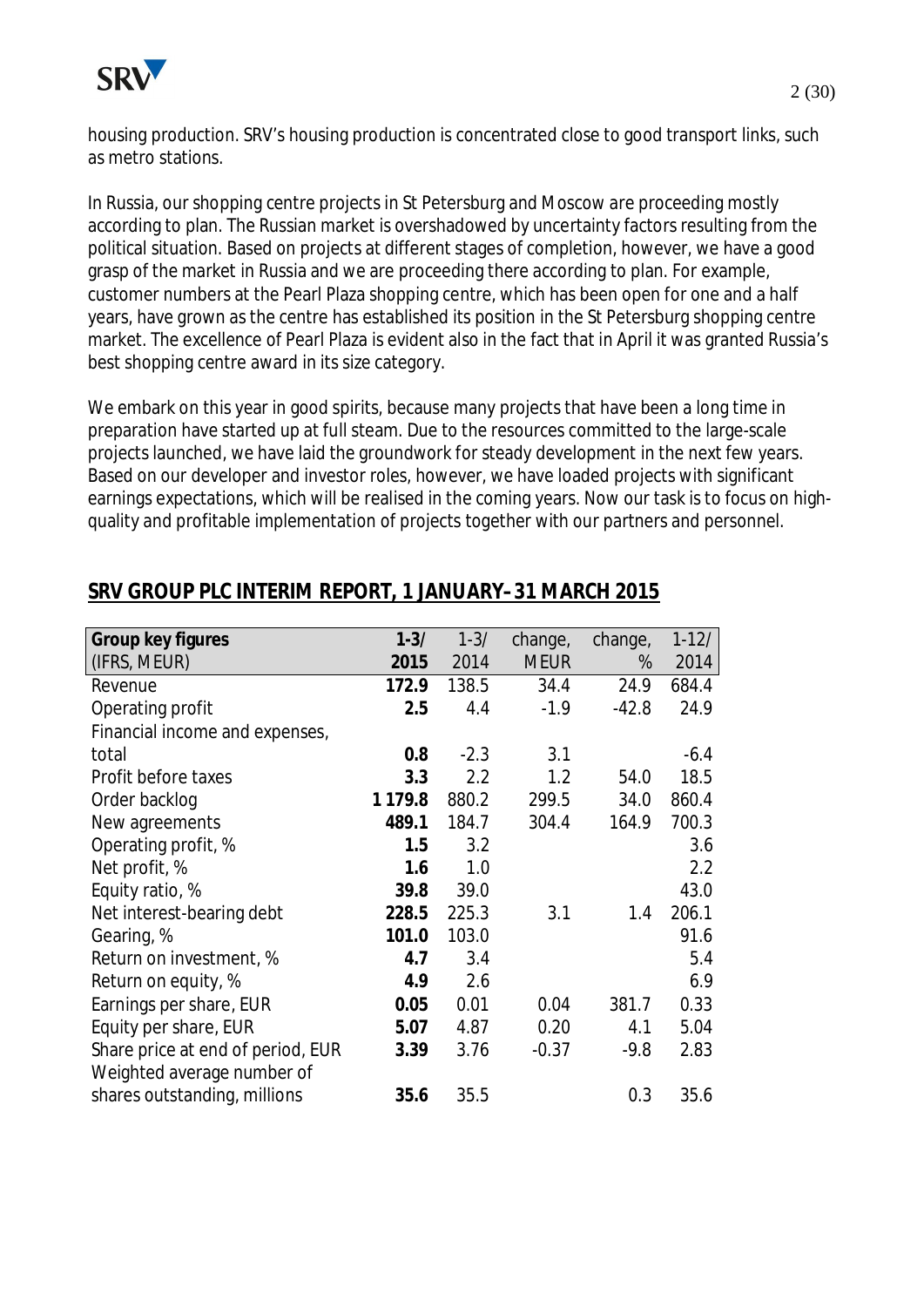

## **Overall review 1 January–31 March 2015**

The Group's order backlog increased to EUR 1,179.8 million (EUR 880.2 million 3/2014) thanks to new contractor agreements, the largest of which were for the REDI shopping centre and car park as well as the Niittykumpu Metro Centre. 88 per cent of the order backlog has been sold, a total of EUR 1037 million. The unsold portion decreased to EUR 142 million (EUR 182 million 3/2014). The value of the Group's new contracts rose to EUR 489.1 million (EUR 184.7 million 3/2014).

The Group's revenue increased to EUR 172.9 million (EUR 138.5 million Q1/2014). The start-up of the REDI shopping centre and parking facility project contributed to this rise in revenue, as quarrying and other infrastructure work completed prior to the official decision to start the project was recognised as revenue in accordance with the level of completion. Revenue from housing production targeted at Finnish consumers declined as the number of sold units (74) fell to under half the number during the previous year (160 Q1/2014). No developer-contracted residential units were completed during the review period (100 units in Q1/2014).

The Group's operating profit totalled EUR 2.5 million (EUR 4.4 million), generating an operating margin of 1.5 per cent (3.2%). This decline in operating profit is mainly due to a fall in revenue from developer-contracted residential units and low profit margins in business contracting. The improved earnings of associated companies and joint ventures also had a favourable impact on operating profit.

Several factors contribute to the quarterly variation in SRV's operating profit and operating profit margin: SRV's own projects are recognised as income upon delivery; the part of the order backlog that is continuously recognised as income mainly consists of low-margin contracting; a share equivalent to the ownership of SRV's associated companies is eliminated from the profit margins of construction carried out for these companies; and the nature of the company's operations (project development).

The Group's net financial expenses totalled EUR 0.8 million (EUR -2.3 million). Net financial expenses were improved by a fall in general interest rates, exchange rate differences resulting from the strengthening rouble, and the recognition of EUR 1.4 million in credit loss provisions.

The Group's profit before taxes was EUR 3.3 million (EUR 2.2 million). Net profit for the review period was EUR 2.8 million (EUR 1.4 million). Income taxes totalled EUR 0.6 million (EUR 0.7 million). Earnings per share were EUR 0.05 (EUR 0.01).

The Group's equity ratio was 39.8 per cent (39.0% 31 March 2014). Compared to 31 December 2014, the equity ratio weakened slightly as a result of capital tied up in construction.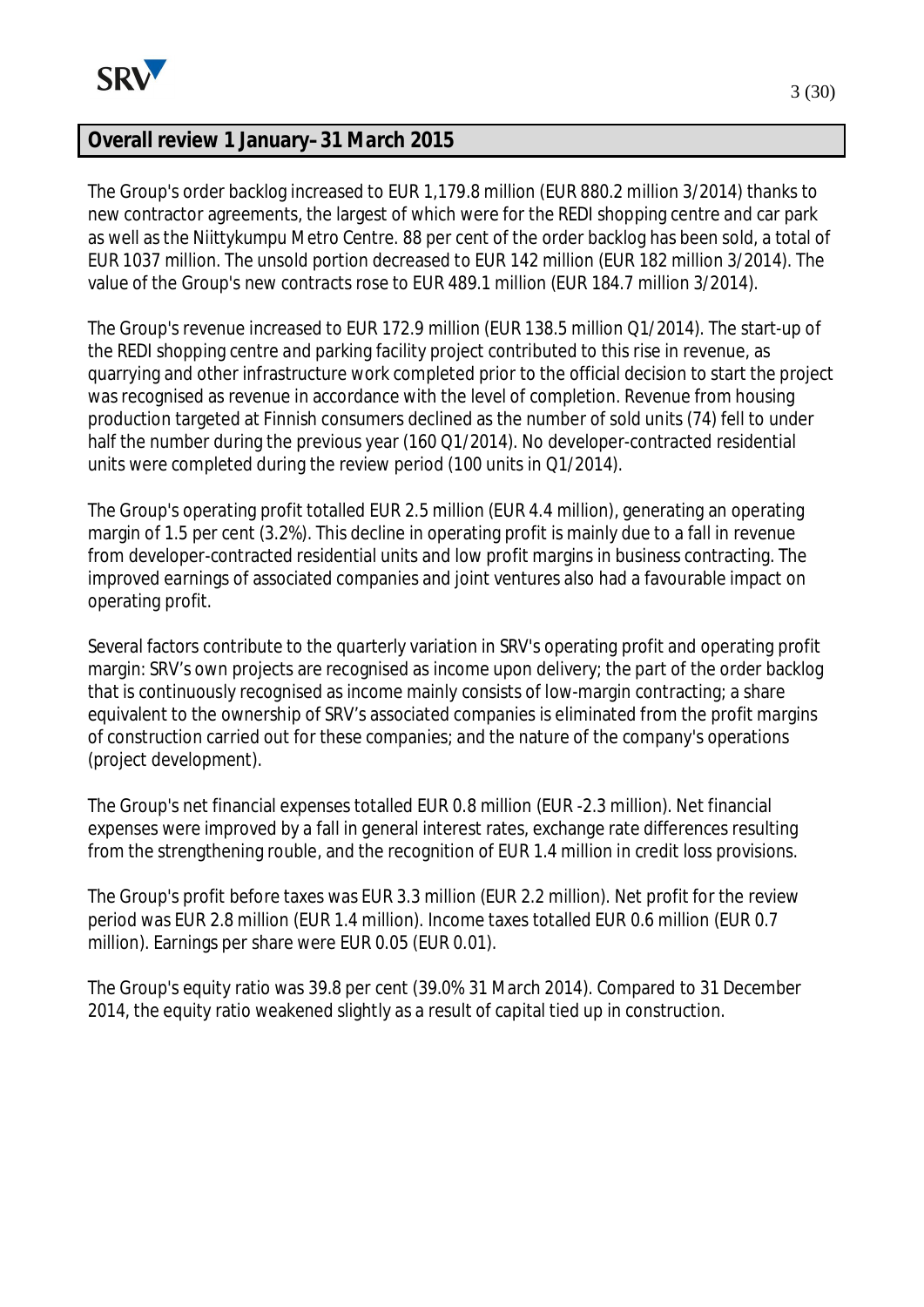

## **Key figures for the Segments**

| Revenue                         | $1 - 3/$    | $1 - 3/$ | change,     | change,     | $1-12/$ |         |
|---------------------------------|-------------|----------|-------------|-------------|---------|---------|
| (EUR million)                   | 2015        | 2014     | <b>MEUR</b> | %           | 2014    |         |
| Operations in Finland           | 157.1       | 124.4    | 32.7        | 26.3        | 627.9   |         |
| <b>International Operations</b> | 15.9        | 14.2     | 1.7         | 12.0        | 56.9    |         |
| Other operations                | 3.8         | 4.9      | $-1.1$      | $-21.8$     | 19.5    |         |
| Eliminations                    | $-3.8$      | $-4.9$   | 1.1         |             | $-19.9$ |         |
| Group, total                    | 172.9       | 138.5    | 34.4        | 24.9        | 684.4   |         |
| Operating profit                | $1 - 3/$    | $1 - 3/$ | change,     | change,     | $1-12/$ |         |
| (EUR million)                   | 2015        | 2014     | <b>MEUR</b> | %           | 2014    |         |
| Operations in Finland           | 3.3         | 6.6      | $-3.3$      | $-49.5$     | 30.0    |         |
| <b>International Operations</b> | 0.7         | $-0.6$   | 1.2         |             | 1.1     |         |
| Other operations                | $-1.5$      | $-1.6$   | 0.2         |             | $-6.2$  |         |
| Eliminations                    | 0.0         | 0.0      | 0.0         |             | 0.0     |         |
| Group, total                    | 2.5         | 4.4      | $-1.9$      | $-42.8$     | 24.9    |         |
| Operating profit, %             | $1-3/2015$  |          | 1-3/2014    | 1-12/2014   |         |         |
| Operations in Finland           |             | 2.1      | 5.3         | 4.8         |         |         |
| <b>International Operations</b> |             | 4.1      | $-4.0$      | 1.9         |         |         |
| Group, total                    |             | 1.5      | 3.2         | 3.6         |         |         |
| Order backlog                   |             |          |             | change,     | change, |         |
| (EUR million)                   | 3/2015      |          | 3/2014      | <b>MEUR</b> | %       | 12/2014 |
| Operations in Finland           | 1062.9      |          | 721.5       | 341.4       | 47.3    | 723.2   |
| <b>International Operations</b> | 116.9       |          | 158.8       | $-41.9$     | $-26.4$ | 137.2   |
| Group, total                    | 1 1 7 9 . 8 |          | 880.2       | 299.5       | 34.0    | 860.4   |
|                                 |             |          | 698         | 339         | 48.6    | 729     |
| - sold order backlog            | 1037        |          |             |             |         |         |
| - unsold order backlog          |             | 142      | 182         | $-40$       | $-21.8$ | 132     |

SRV's business segments are Operations in Finland, International Operations, and Other Operations. The Operations in Finland segment consists of property development and domestic construction operations led by SRV Construction Ltd. Operations in Finland are divided into business construction (which comprises retail, office, logistics, earthworks, and rock construction operations) and housing construction. International Operations comprises SRV's business activities in Russia and Estonia. Other Operations consists primarily of the SRV Group Plc and SRV Kalusto Oy's operations.

SRV Group Plc, the Group's parent company, is responsible for the Group's management, treasury, finance and administrative functions. The Property Development and Building Systems units support and serve all of the Group's business operations.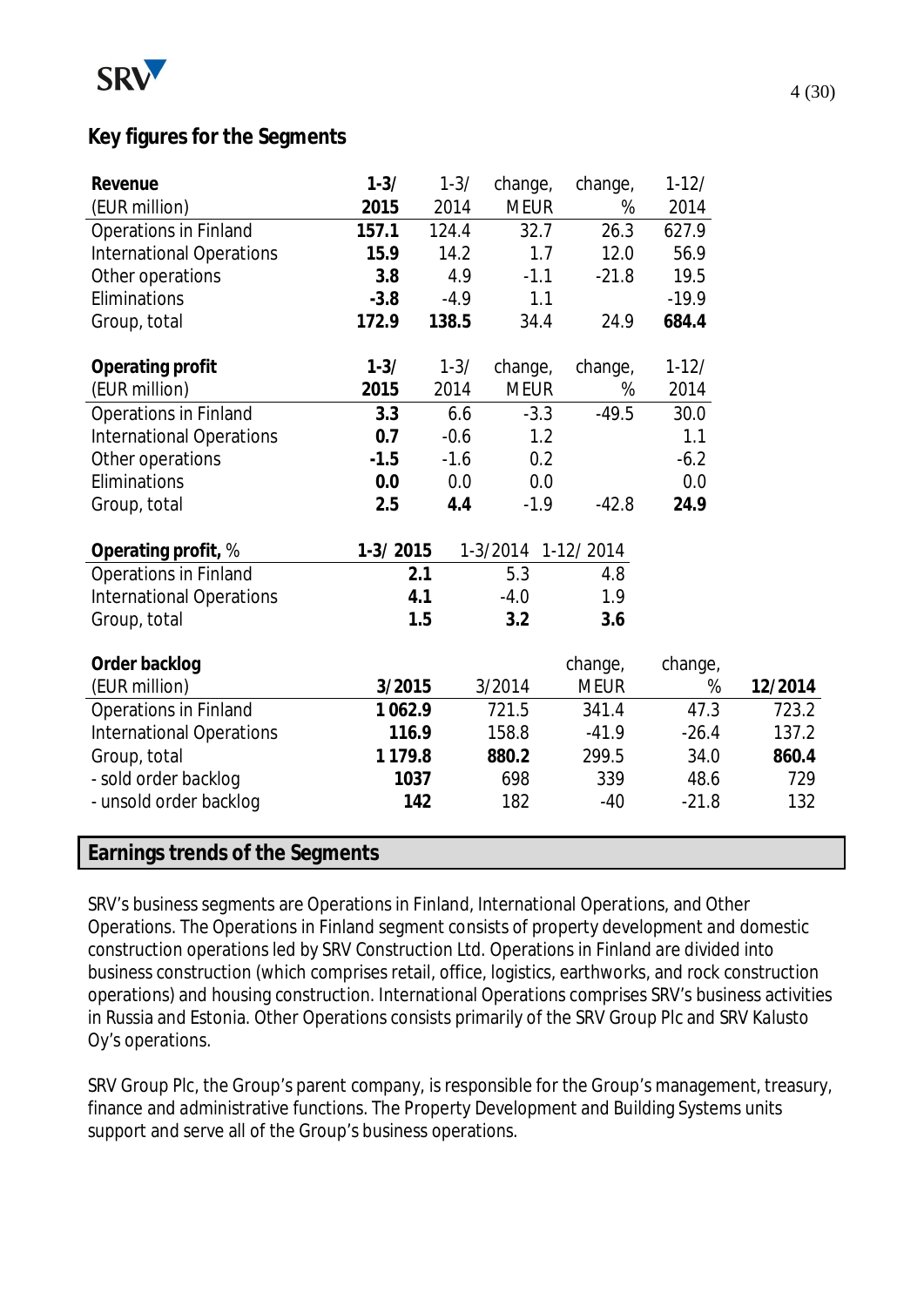

# **Operations in Finland**

| <b>Operations in Finland</b> | $1 - 3/$ | $1 - 3/$ | change,     | change, | $1 - 12/$ |
|------------------------------|----------|----------|-------------|---------|-----------|
| (EUR million)                | 2015     | 2014     | <b>MEUR</b> | %       | 2014      |
| Revenue                      | 157.1    | 124.4    | 32.7        | 26.3    | 627.9     |
| - accounted for by business  |          |          |             |         |           |
| construction                 | 114.0    | 69.0     | 45.0        | 65.2    | 395.5     |
| - accounted for by housing   |          |          |             |         |           |
| construction                 | 43.1     | 55.4     | $-12.4$     | $-22.3$ | 232.5     |
| Operating profit             | 3.3      | 6.6      | $-3.3$      | $-49.5$ | 30.0      |
| Operating profit, %          | 2.1      | 5.3      |             |         | 4.8       |
| Order backlog                | 1062.9   | 721.5    | 341.4       | 47.3    | 723.2     |
| - accounted for by business  |          |          |             |         |           |
| construction                 | 801.1    | 477.2    | 323.8       | 67.9    | 450.1     |
| - accounted for by housing   |          |          |             |         |           |
| construction                 | 261.8    | 244.2    | 17.6        | 7.2     | 273.1     |

Revenue for Operations in Finland totalled EUR 157.1 million (EUR 124.4 million Q1/2014), and accounted for 91 per cent of the Group's revenue (90%). Operating profit totalled EUR 3.3 million (EUR 6.6 million), generating an operating margin of 2.1 per cent (5.3%). The start-up of the REDI shopping centre and parking facility project contributed to a rise in revenue, as quarrying and other infrastructure work completed prior to the official decision to start the project was recognised as revenue in accordance with the level of completion. In accordance with its income recognition practices, SRV will not recognise the portion corresponding to its 40 per cent holding in the project. Operating profit was reduced by a clear decline in revenue from developercontracted housing production targeted at consumers. No developer-contracted residential units were completed during the review period compared to 100 units during the comparison period. However, operating profit was also adversely affected by the fact that the majority of the commercial development order backlog recognised as income consisted of low-margin contracting. The order backlog rose to EUR 1,062.9 million (EUR 721.5 million 12/2014) thanks to the start-up of the REDI project and the Niittykumpu Metro Centre project.

## **Business construction**

Revenue from business construction totalled EUR 114.0 million (EUR 69.0 million). The order backlog stood at EUR 801.1 million (EUR 477.2 million). Competition for new contracts has remained fierce.

The renovation of kitchen, restaurant and cafeteria areas at the University of Jyväskylä campus was completed during the review period.

During the review period, new contractor agreements worth EUR 456 million were signed. The most significant of these was a EUR 390 million contract with the project companies developing the REDI shopping centre and parking facility. The holdings of these companies are as follows: SRV 40 per cent, Ilmarinen Mutual Pension Insurance Company 30 per cent, the OP-Pohjola Group 15 per cent, and LocalTapiola 15 per cent. Approximately 64,000 square metres of leasable space and a 2,000-space car park are scheduled for completion in autumn 2018. SRV is responsible for planning, constructing and leasing out the site.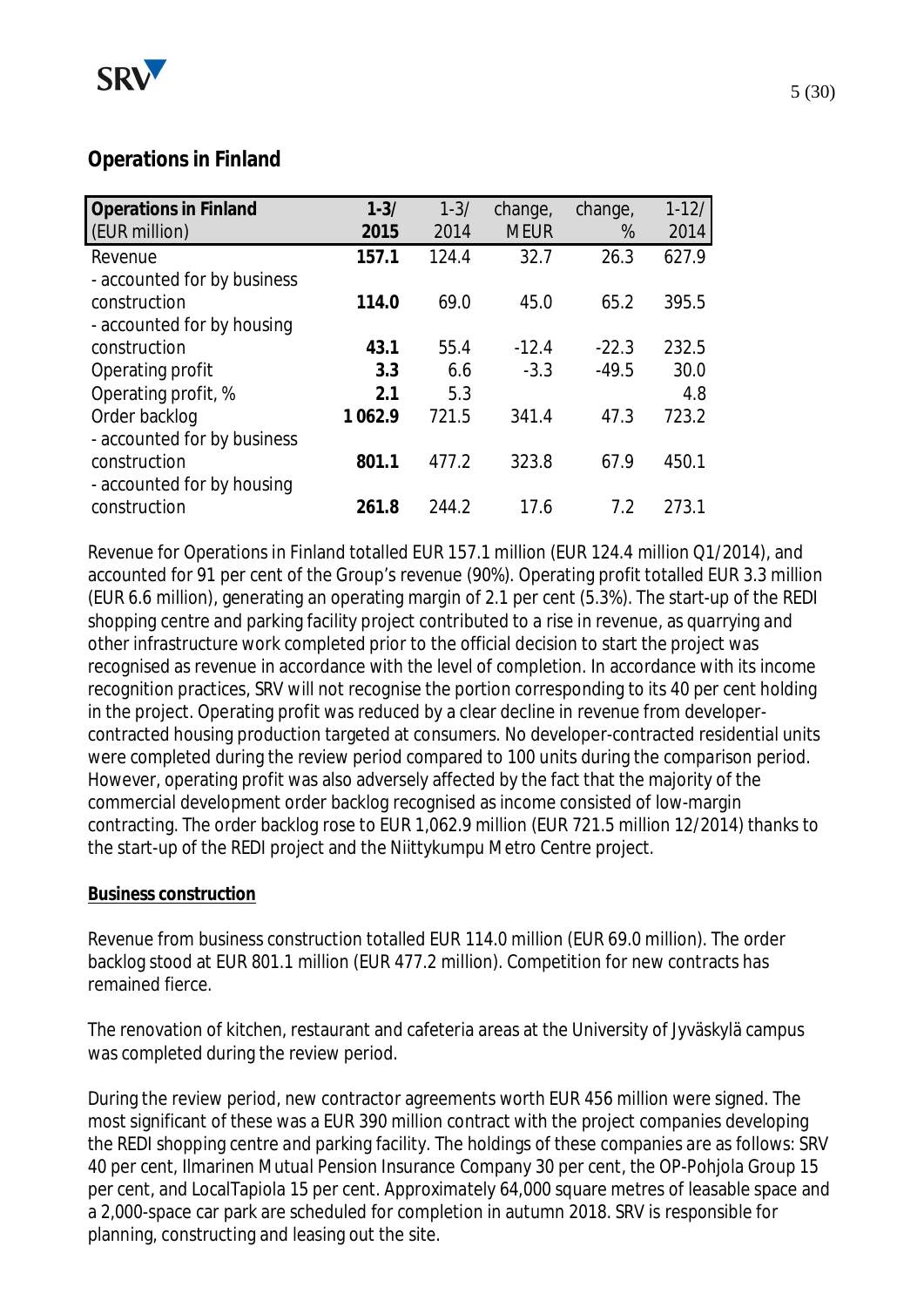

A contract for the construction of the Niittykumpu Metro Centre was also signed with OP Vuokratuotto during the review period. SRV will also be responsible for planning and constructing this shopping centre, and for leasing out its 5,400 square metres of available space. The centre is scheduled for completion in August 2016 and 70 per cent of the total available area has already been leased. Two residential towers are also being constructed near the metro station. SRV will build one 24-storey tower as a developer-contracted property and one 12-storey tower for SATO.

#### **Housing construction**

Revenue from housing construction totalled EUR 43.1 million (EUR 55.4 million). The order backlog was EUR 261.8 million (EUR 244.2 million).

Projects for external clients that were completed during the review period include 114 units in the Pähkinärinne district of Vantaa for LocalTapiola and Ice Capital, 88 units in the Nihtisilta district of Espoo for LocalTapiola, and 39 units in Unioninkatu street, Helsinki for Auratum.

Construction of a parking facility in the Airut quarter of Helsinki's Jätkäsaari district was launched during the review period. The clients are six housing cooperatives, five of which are owned by SRV. The sixth client, a housing cooperative owned by VVO, has a 16.8 per cent holding.

During the review period, SRV launched the construction of 66 (22) developer-contracted housing units within the scope of the RS system. These units are located in the Kvartto housing cooperative in the Lauttasaari district of Helsinki.

SRV has also greenlit the construction of 418 new developer-contracted housing units. 91 of these are HITAS units in the Airut quarter of Helsinki's Jätkäsaari district, and they went on sale in April. The 24-storey Niittyhuippu tower in the Niittykumpu district of Espoo will contain 200 units, and preliminary sales agreements have already been signed for 75 of these units. The Taitaja apartment block in the Pohjois-Tapiola district of Espoo will contain 85 units and the Suntion Puisto block in downtown Kaarina will consist of 42 units.

74 (72) of the developer-contracted housing units that fell within the scope of the RS system were sold during the review period, but no units were sold to investors under negotiated contracts (88).

At the end of the review period, SRV had a total of 1,356 (1,185) units under construction, 82 per cent of which (1,114 units) had been sold. 396 (171) residential units for the consumer market were under construction, of which 242 (112) had not yet been sold. The number of completed yet unsold residential units totalled 152 (198).

Based on current schedules, SRV estimates that a total of 247 developer-contracted residential units in the RS system will be completed during 2015. 22 of these units are scheduled for completion in the second quarter and the remainder in the last quarter.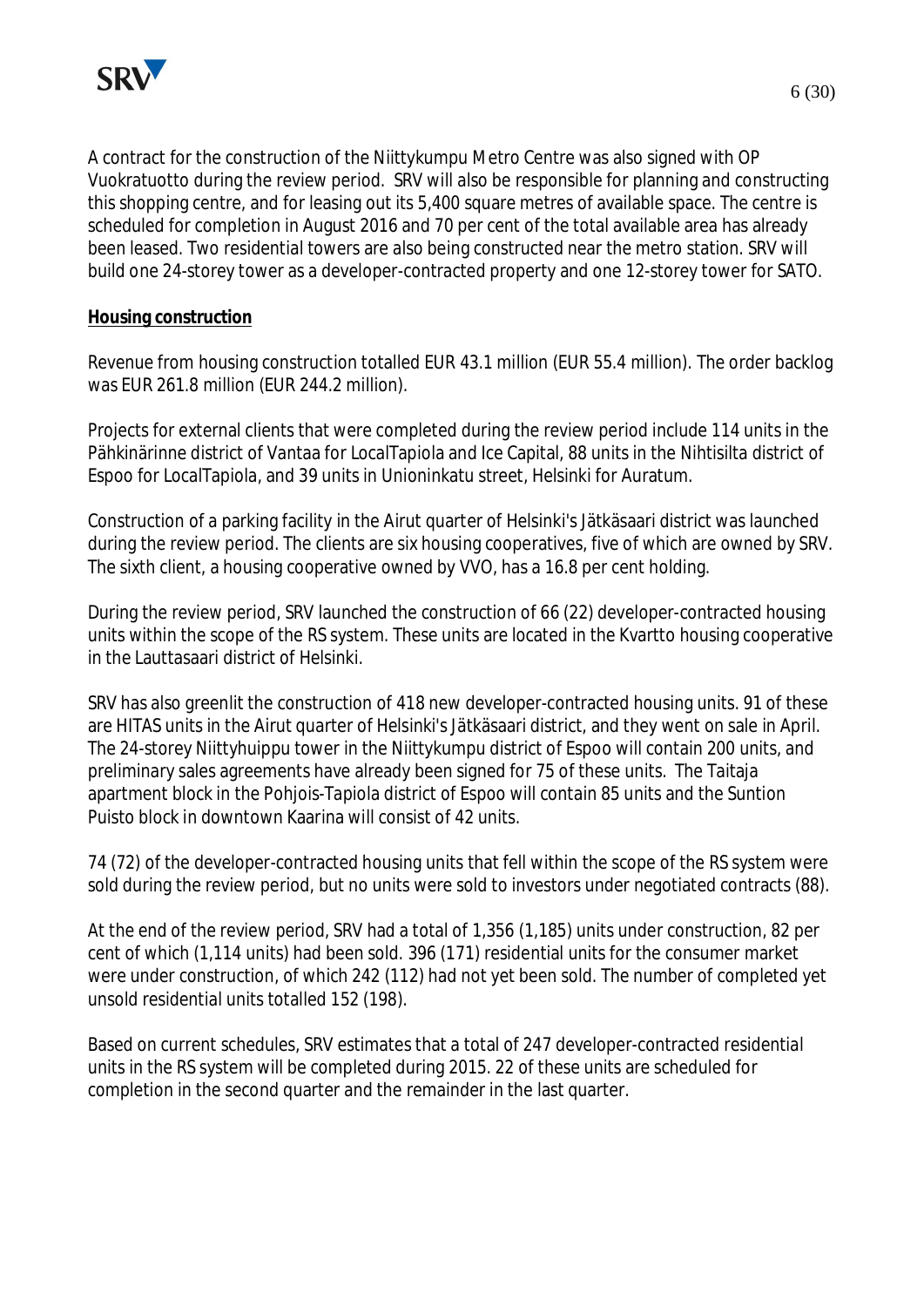

|                                               | $1 - 3/$ | $1 - 3/$ | change, | $1 - 12/$ |
|-----------------------------------------------|----------|----------|---------|-----------|
| Housing production in Finland, units          | 2015     | 2014     | units   | 2014      |
| Units sold, total                             | 74       | 160      | $-86$   | 756       |
| - developer contracting                       | 74       | 72       | 2       | 288       |
| - investor sales <sup>2)</sup>                | 0        | 88       | $-88$   | 468       |
| Developer contracting                         |          |          |         |           |
| - start-ups                                   | 66       | 22       | 44      | 330       |
| - completed                                   | 0        | 100      | $-100$  | 249       |
| - completed and unsold 1)                     | 152      | 198      | $-46$   | 183       |
| Under construction, total <sup>1)</sup>       | 1 3 5 6  | 1 1 8 5  | 171     | 1625      |
| - contracts <sup>1)</sup>                     | 492      | 455      | 37      | 625       |
| - sold, negotiated contracts <sup>1) 2)</sup> | 468      | 559      | $-91$   | 670       |
| - developer contracting $1$                   | 396      | 171      | 225     | 330       |
| - sold $^{1}$                                 | 154      | 59       | 95      | 111       |
| - unsold $1$                                  | 242      | 112      | 130     | 219       |

1) at period-end 2) investor sales under negotiated contracts

The order backlog for housing construction was EUR 262 million (EUR 244 million 3/2014). The order backlog for contracts and negotiated contracts was EUR 88 million (EUR 130 million), and accounted for 34 per cent (53%) of the total order backlog. EUR 127 million (EUR 143 million) of the residential production order backlog was sold.

| Order backlog, housing construction in   |     |                     | change,     | 31 Dec |
|------------------------------------------|-----|---------------------|-------------|--------|
| Finland (EUR million)                    |     | 31 Mar 15 31 Mar 14 | <b>MEUR</b> | 14     |
| Contracts and negotiated contracts       | 88  | 130                 | $-41$       | 122    |
| Under construction, sold developer       |     |                     |             |        |
| contracting                              | 39  | 13                  | 26          | 28     |
| Under construction, unsold developer     |     |                     |             |        |
| contracting                              | 79  | 27                  | 51          | 59     |
| Completed, unsold developer construction | 56  | 74                  | $-19$       | 65     |
| Housing construction, total              | 262 | 244                 | 18          | 273    |
|                                          |     |                     |             |        |

#### **REDI – Kalasatama Centre**

The start-up of the SRV-developed REDI project in the metro quarter of Kalasatama, Helsinki was confirmed on 24 March 2015, when a EUR 225 million project credit agreement was signed with a bank syndicate to construct the shopping centre and parking facility.

The capital investments of the consortium developing the shopping centre and parking facility are divided as follows: SRV 40 per cent, Ilmarinen Mutual Pension Insurance Company 30 per cent, LocalTapiola 15 per cent, and OP-Pohjola Group and a fund managed by the Group 15 per cent. SRV has also granted unsecured project credit of EUR 15 million for construction. SRV has a 40 per cent holding in the associated companies behind the shopping centre and parking facility, and consolidates them using the equity method.

The total value of the shopping centre and parking facility investment is EUR 480 million, of which EUR 240 million will be financed using the owners' capital investments. The remainder will be covered by project credit. The shopping centre, which has approximately 64,000 square metres of

7 (30)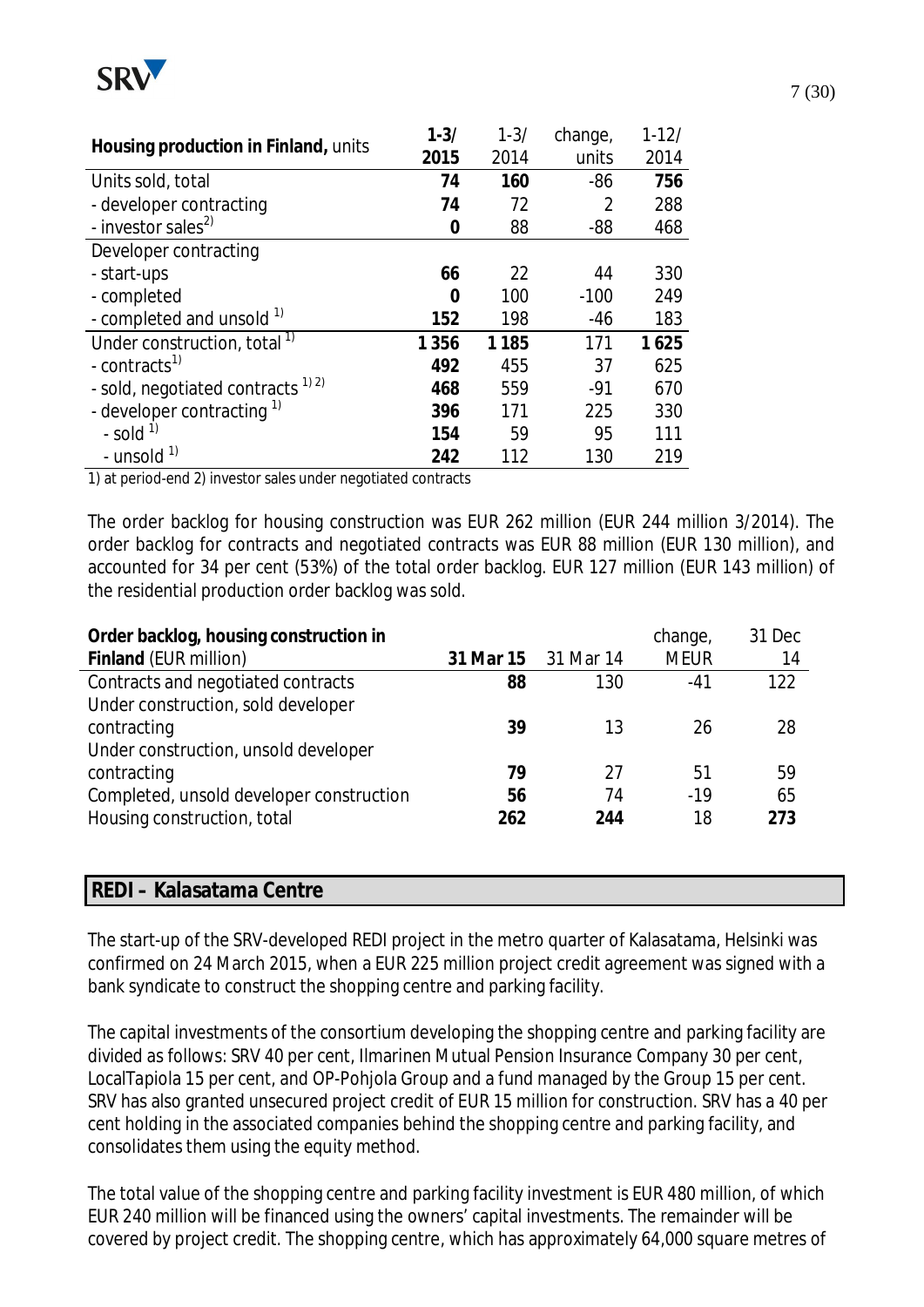

The construction of other parts of the REDI project has also been launched. In addition to the shopping centre and carpark, SRV plans to build six residential towers plus office and hotel towers. The residential towers will contain a total of 1,200 housing units, most of which will be targeted at the consumer market.

Construction of the first two residential towers is expected to begin in 2016, when the construction phase of the shopping centre makes it technically possible. The first tower is scheduled for completion by the end of 2018 and the second tower in 2019, depending on demand. Advance marketing of these housing units will begin in autumn 2015.

As a whole, REDI is currently scheduled for completion during 2023, depending on the market situation. Revenue from the construction of the shopping centre, parking facility and towers is expected to total over EUR 1 billion in 2015-23.

## **Development of Operations**

SRV maintained a strong focus on the development of data models. Modelling supports successful design, progress in construction projects, and cooperation between parties. In technical building systems, SRV has primarily been focusing on energy-efficient solutions, and energy consumption is already being monitored at several sites.

SRV has invested in the fight against the grey economy by developing the SRV Network Register, for instance in terms of information about contractors, access control systems, checks on tax numbers, and tax authority reports.

| International                   | $1 - 3/$ | $1 - 3/$ | change,     | change, | $1 - 12/$ |
|---------------------------------|----------|----------|-------------|---------|-----------|
| <b>Operations (EUR million)</b> | 2015     | 2014     | <b>MEUR</b> | %       | 2014      |
| Revenue                         | 15.9     | 14.2     | 17          | 12.0    | 56.9      |
| Operating profit                | 0.7      | $-0.6$   | 12          |         | 1.1       |
| Operating profit, %             | 4.1      | $-4.0$   |             |         | 1.9       |
| Order backlog                   | 116.9    | 158.8    | -419        | -264    | 137.2     |

## **International Operations**

International Operations comprises SRV's construction and property development business in Russia and Estonia. SRV also seeks to expand its shopping centre operations in Russia.

Revenue from International Operations totalled EUR 15.9 million (EUR 14.2 million) and accounted for 9 per cent of the Group's revenue (10%). The construction of the Okhta Mall shopping centre and Daily shopping centre generated the majority of this revenue. Operating profit totalled EUR 0.7 million (EUR -0.6 million), and this improvement was primarily due to the better earnings of associated companies and joint ventures as well as the strengthening rouble.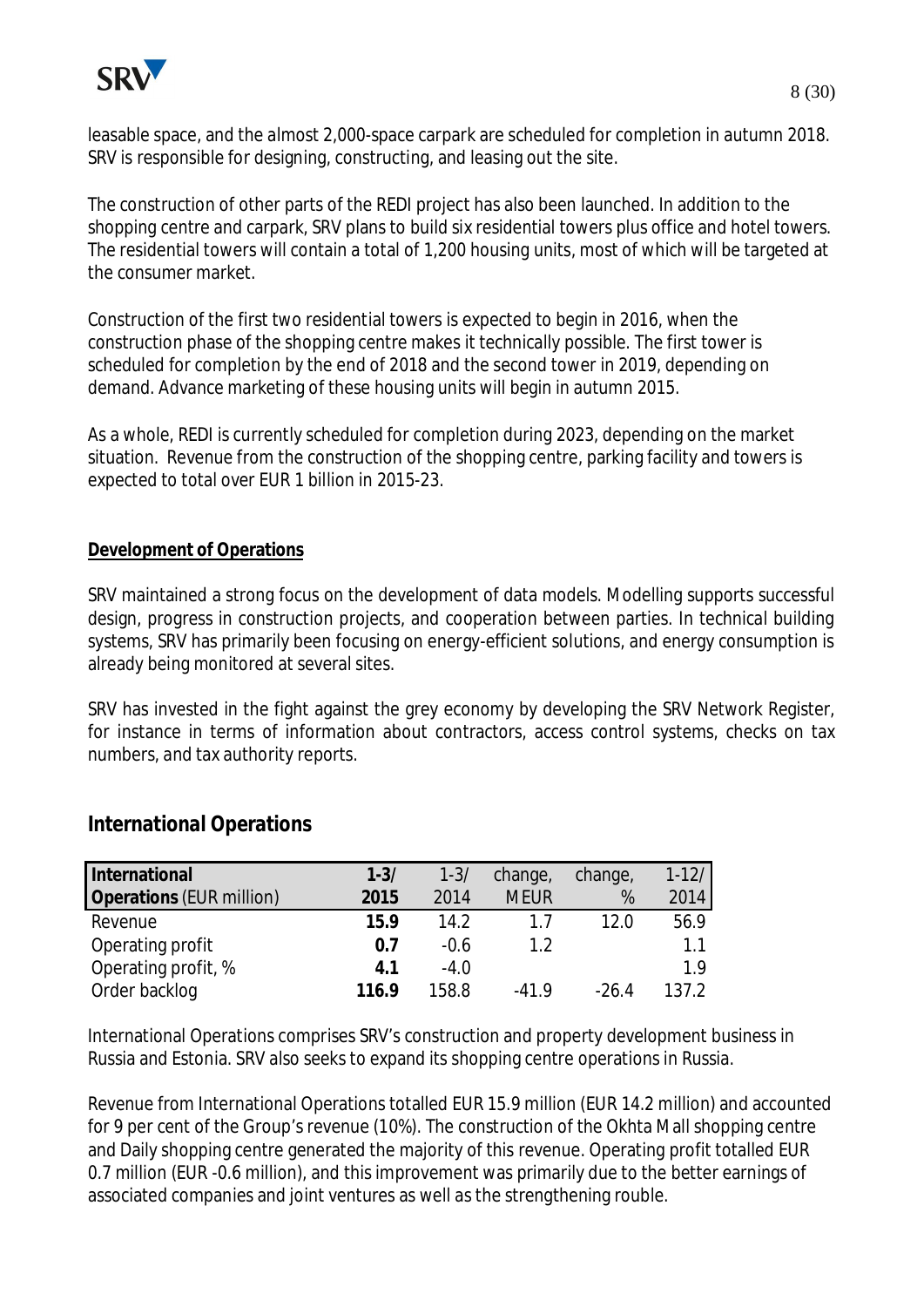

#### **Russia**

**Projects under construction**

For several years now, SRV has been developing Okhta City, a large-scale project in the Okhta district of St Petersburg that covers a total area of 8.5 hectares. A 400,000 m2 package is planned for the area, including a shopping centre, housing, office and business premises, and hotel, restaurant and entertainment services. The project will be implemented in several phases. Phase I of the project commenced when Russia Invest, an investment company owned by SRV, Ilmarinen, Sponda, Etera and Onvest, reached a decision to invest in the Okhta Mall shopping centre project. Under agreements signed in June 2013, Russia Invest acquired a 55 per cent holding in the shopping centre from SRV. In addition to its direct ownership of the remaining 45 per cent, SRV owns a further portion of the project through its holding in Russia Invest. SRV retains a 100 per cent holding in the other phases of the Okhta City project.

Okhta Mall, which is located right at the heart of downtown St Petersburg, will open in summer 2016. It will have about 144,000 m2 of floor area and leasable space of about 77,000 m2. The centre will feature two underground parking levels, a hypermarket, and four aboveground levels. In addition to the hypermarket, the shopping centre will contain a multiplex cinema, restaurants, a gym, specialty shops, and a variety of fashion and sports stores. Leasing has progressed according to plan. About 42 per cent of the available space has been leased or reserved, and negotiations for a further 25 per cent are currently ongoing. The shopping centre will have 1,900 parking spaces. The target for annual rental income from the shopping centre is around EUR 33 million, and investment is currently budgeted at around EUR 225 million. In line with the project management contractor agreements (valued at about EUR 140 million), SRV is responsible for designing, constructing, developing, and leasing out the site. The financing plan for the investment is also based on capital investments of about EUR 115 million from the owners and a project loan of EUR 113 million granted by Sberbank in September. Construction has progressed according to plan and most of the owner financing has already been committed to the project. On the basis of the current budget's financing plan, SRV expects to invest about a further EUR 6 million in the project.

About EUR 70 million of the EUR 95.5 million investment capacity of Russia Invest will be earmarked for the Okhta Mall project. In the short term, arriving at new investment decisions will be challenging due to uncertainty in the Russian economy, and it is unlikely that the investment company will make any investments in new projects during 2015. SRV owns a 27 per cent stake in Russia Invest.

The start-up of Phase I of the Daily shopping centre project, which SRV is developing in the Moscow region, was confirmed in summer 2014 when the Russian pension fund Blagosostoyanie became the company's new partner with a 55 per cent stake. The Finnish real-estate investment company Vicus Oy holds a 26 per cent stake in the project. SRV's total holding is 20 per cent. The shopping centre has leasable space of about 26,000 m2 and final lease agreements have been signed for about 14 per cent. Lease negotiations are ongoing and, in addition to the final contracts, preliminary lease agreements have been signed for over 32 per cent of premises. The shopping centre is scheduled for completion in 2016. The target for annual rental income is about EUR 10 million and total investment in the project amounts to approximately EUR 55 million. SRV's total investment of about EUR 7 million has now been fully invested in the project. In addition to capital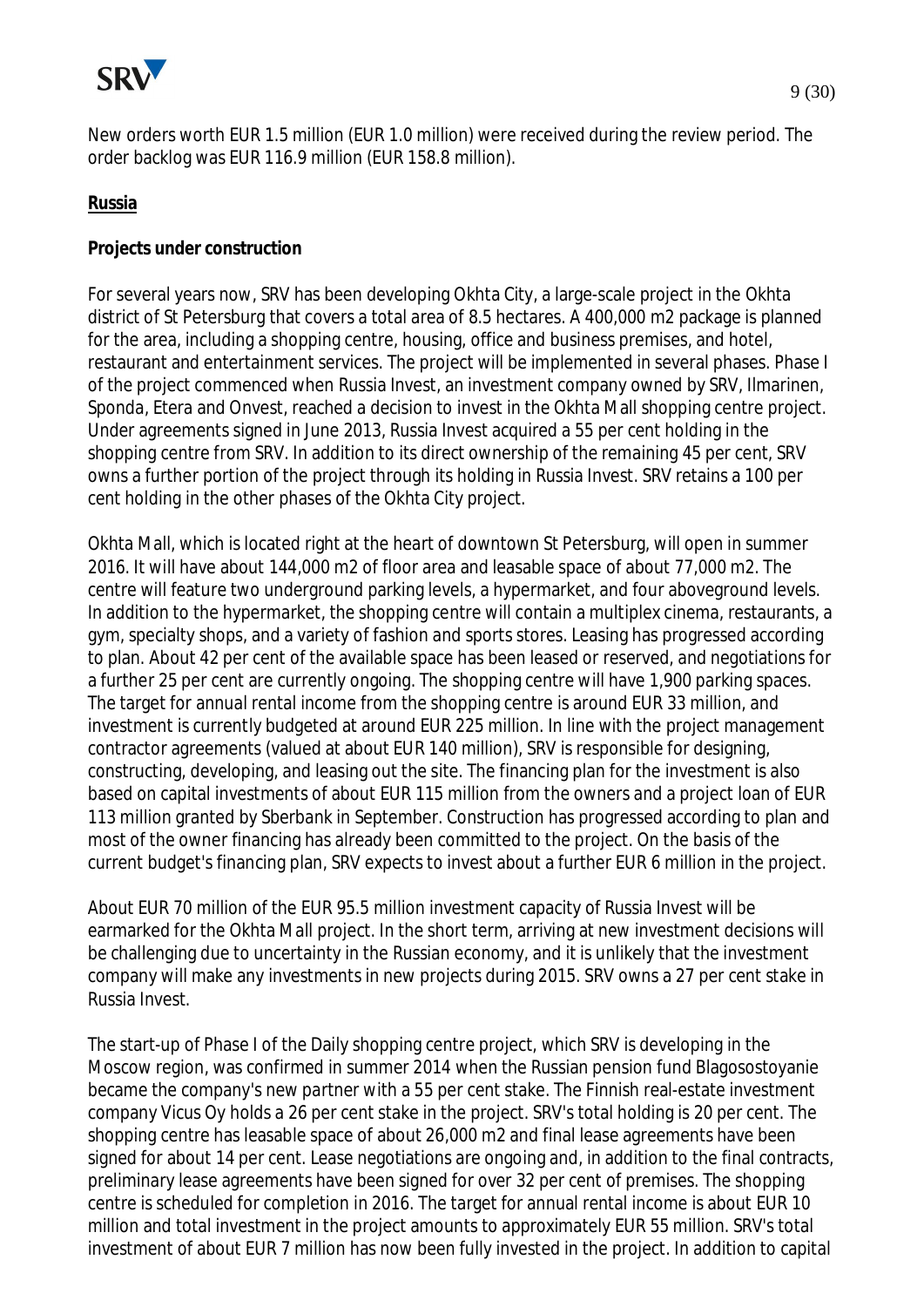

from the owners, the investment is also being financed with a project loan granted by Sberbank in December. The weakening of the rouble reduced the project's investment budget, and the value of SRV's project management contracts has therefore also decreased to about EUR 40 million. SRV is responsible for designing, constructing, marketing, and leasing out the site.

**Completed leasable projects**

The Pearl Plaza shopping centre, jointly owned by SRV and the Shanghai Industrial Investment Company, was opened to the public on 24 August 2013. SRV is responsible for managing the Pearl Plaza shopping centre. Total investment in the project amounts to approximately EUR 150 million. SRV's ownership in the joint venture is 50 per cent, and the company has invested roughly EUR 24 million in the project. In addition to investments from the owners, bank financing has been secured through a EUR 95 million financing agreement with a Chinese bank. In line with the project management contractor agreements, SRV is responsible for designing, constructing, developing, and leasing out the site.

Sales figures and visitor numbers have been continually increasing. First-quarter visitor numbers are up by 19 per cent and sales by 40 per cent on the corresponding period of 2014. About 99 per cent of the premises have been leased and negotiations are ongoing for the remaining vacant premises. Pearl Plaza was granted an award of "The best middle-sized shopping centre in Russia in 2015" during REX exhibition that was held in Moscow from 22 April till 24 April. The target for annual rental income from the shopping centre is about EUR 18 million.

The commercial concept design of Phase II of the Pearl Plaza shopping centre has been completed and construction planning has been launched. According to the preliminary plan, construction of Phase II could begin during 2015. Preliminary lease reservations have been made for over 50 per cent of the Phase II premises.

The existing office premises in the Etmia II office and parking garage project in downtown Moscow have been leased out in their entirety. Net rental income for 2014 was about EUR 4.1 million. SRV is a co-owner in the project with a 50 per cent stake, and was responsible for its construction as the project management contractor. SRV's investment in the project amounts to about EUR 2 million. The company estimates that in the current market it is unlikely that the project will be sold to investors during 2015.

SRV has invested EUR 6.3 million in a property fund that acquired an office and logistics property in Moscow in autumn 2011. This property is fully leased out. Development of the St Petersburg Eurograd logistics area has been temporarily suspended due to the local partner's financial difficulties. SRV has a 49 per cent holding in a Russian company that owns a 24.9 hectare land area located north of St Petersburg, in the immediate vicinity of the Ring Road.

No apartments in the Papula residential project in Vyborg were sold during the review period (3, Q1/2014). At the end of the period, there was one completed yet unsold unit (3). Construction of the next two buildings, containing a total of 111 units, has been temporarily suspended, but will recommence as soon as the market situation improves.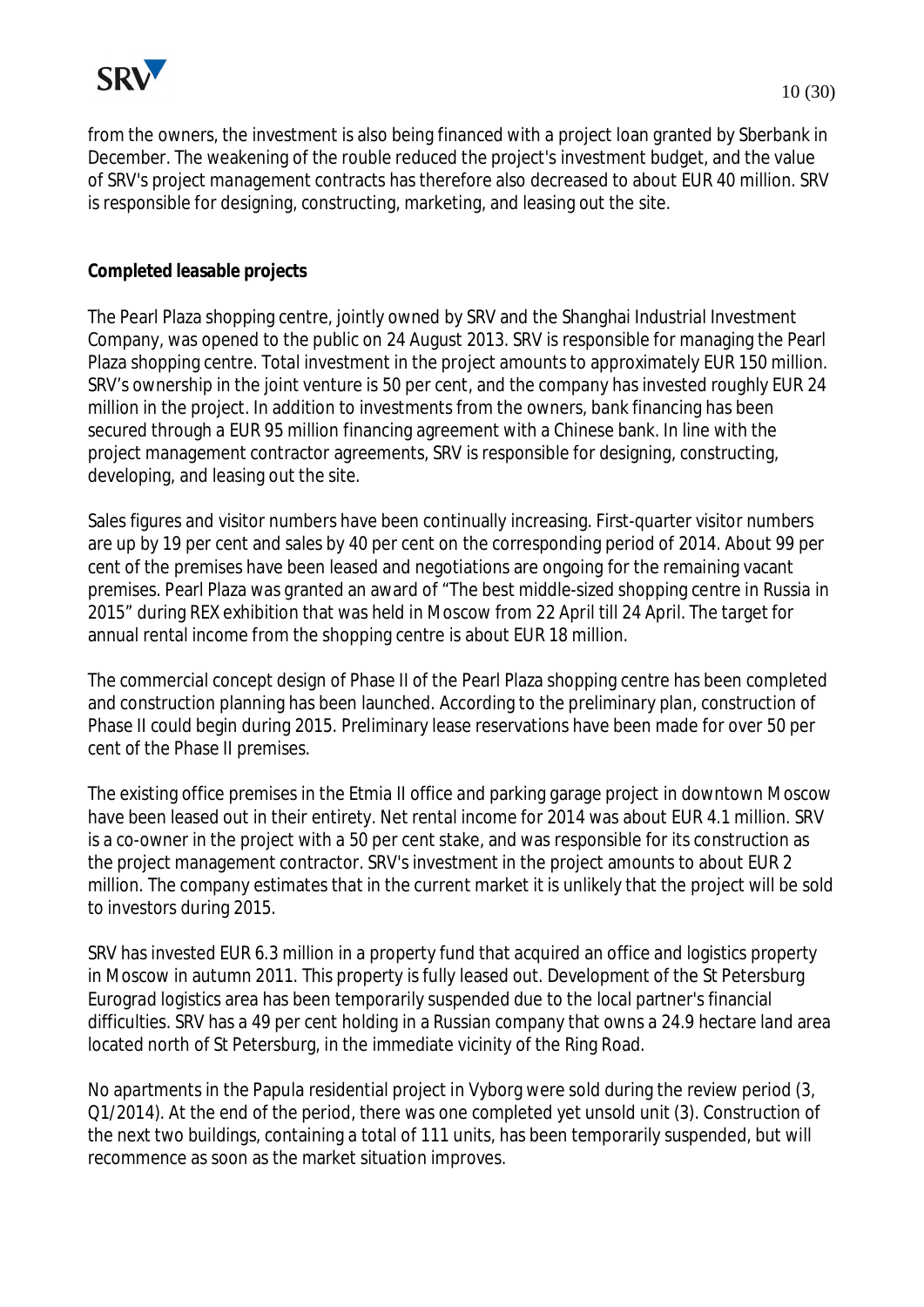

## **Estonia**

Of the 48 developer-contracted units completed in Tartu in 2014, six were sold during the review period. There are 28 unsold units and no units under construction.

**Other operations**

| Other Operations, | $1 - 3/$ |       | 1-3/ change, change, |       | $1 - 12/$ |
|-------------------|----------|-------|----------------------|-------|-----------|
| (EUR million)     | 2015     | 2014  | Meur                 | %     | 2014      |
| Revenue           | 3.8      | 49    | $-11$                | -21.8 | 19.5      |
| Operating profit  | $-1.5$   | $-16$ |                      |       | $-6.2$    |

Other Operations mainly comprise the SRV Group Plc and SRV Kalusto Oy businesses.

The revenue from Other Operations was EUR 3.8 million (EUR 4.9 million) with an operating profit of EUR -1.5 million (EUR -1.6 million). Growth in the operating volume impacted on revenue. During the review period, development costs expensed for SRV's projects totalled EUR 0.4 million (EUR 0.6 million).

#### **Group project development**

SRV, Mutual Pension Insurance Company Varma and SATO Corporation are progressing with their project to develop the Niittykumpu district in Espoo. The Espoo City Board approved the cooperation and preliminary agreement made between Espoo, Länsimetro, SRV and SATO for the Niittykumpu metro station on 16 June 2014. The first phase encompasses about 20,000 m2 and consists of the Niittykumpu metro station, a commercial centre, and two residential towers. Its design has progressed according to schedule and construction will be launched in spring 2015. As part of the project's implementation, SRV sold the commercial centre to the OP-Vuokratuotto special investment fund. On 28 November 2014, SRV, SATO and Varma acquired an area east of Haukilahdenkatu, enabling the construction of three apartment buildings with a total of about 180 housing units. A building permit has been received for the site and the goal is to launch construction in May 2015.

SRV, Mutual Pension Insurance Company Ilmarinen and SATO Corporation are progressing with their project to develop their jointly owned area in the Perkkaa district of Espoo. The Espoo City Planning Committee approved the proposed city plan for the area in September 2014, and landuse negotiations with the City of Espoo have now been concluded. The Espoo City Board approved the city plan on 13 April 2015. The project has residential building rights for 99,860 square metres of floor area, of which SRV's share is 26,805 m2. The aim is to launch housing construction during 2015.

Construction of the Airut eco-quarter in the Jätkäsaari district of Helsinki has begun with the parking facility and HITAS units. The project comprises approximately 22,000 m2 of floor area, including a rental apartment building for VVO and SRV's four market-financed owner-occupied apartment buildings, of which two will be built in accordance with HITAS terms. The design of the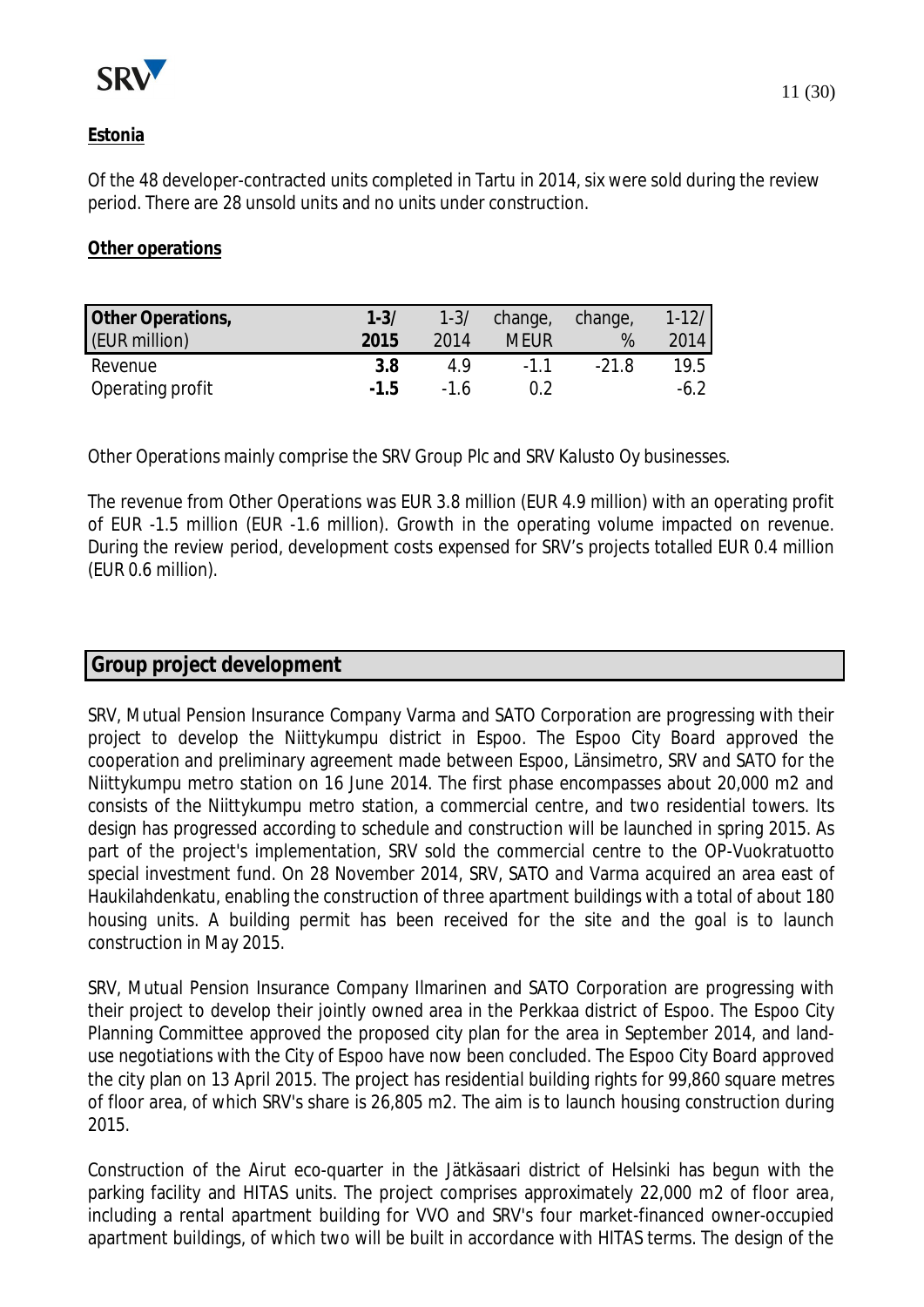

eco-quarter is based on a multi-purpose concept that seeks to offer residents a wide range of services. The project focuses on energy monitoring and reporting on apartments' energy consumption, thereby enabling residents to optimise their energy use and uphold the principles of sustainable development in their daily lives.

SRV and Stora Enso Oyj have a joint reservation for a quarter in the Jätkäsaari district where they plan to build a project showcasing industrial wood construction. This project, named Wood City, will consist of office, hotel and commercial buildings. The entire quarter encompasses approximately 20,000 m2 of floor area. The Helsinki Housing Production Department (ATT) will also build two apartment buildings in the quarter, with a total floor area of about 8,000 m2. The city plan for the quarter came into force in July 2014. Lease and investor negotiations for the office building are ongoing and construction will begin once investor and lease agreements so permit.

The Keilaniemi project in Espoo consists of four residential towers containing housing units with a total of approximately 72,000 m2 of floor area. This project is being developed by SRV, which has a planning reservation for the area. Although the city plan is in force, progress hinges on a tunnel for a section of Ring Road I, and also on tunnelling and traffic arrangements. The general plan for Ring Road I came into force in late 2014 and its road plan has been put on display. The road plan will be sent to both the City of Espoo and the government for approval during spring 2015. The goal is to begin with municipal engineering during 2015 and to launch construction of the first tower during 2017.

SRV is developing the Lapinmäentie 1 property in Munkkivuori, Helsinki in cooperation with its owner, WP Carey Inc. The city plan is currently being amended with regard to this property, and a draft city plan for the area will be put on display in spring 2015. The project is being developed on the basis of the winning entry of an architecture competition that was judged in spring 2014. In accordance with the principles for changing the city plan approved by the Helsinki City Planning Committee on 27 January 2015, the site will be allocated new residential building rights for about 46,000 square metres of floor area. Approximately 22,000 m2 of existing floor area will be renovated. These amendments to the city plan are expected to be confirmed in early 2017.

## **Financing and financial position**

Net cash flow from operating activities was EUR -15.1 million (EUR -5.1 million Q1/2014) and the net cash flow from investing activities was EUR -7.2 million (EUR -4.4 million Q1/2014). The net cash flows for the review period were affected by the acquisition of plots in Finland, SRV's own housing production and investments in the Okhta Mall project in Russia. The Group mainly invested in machinery, equipment, and real estate projects in Finland and Russia. The Group's inventories stood at EUR 306.7 million (EUR 367.9 million), of which land areas and plot-owning companies accounted for EUR 182.2 million (EUR 159.4 million). The Group's invested capital totalled EUR 469.1 million (EUR 467.7 million).

At the end of the review period, the Group's financing reserves totalled EUR 157.2 million with the Group's cash assets amounting to EUR 14.4 million, and open-ended account limits and committed undrawn financing reserves and loans to EUR 142.8 million. SRV's financing agreements contain standard covenants. The company's financial covenants are its equity ratio and liquidity. In the case of developer contracting projects, the equity ratio is also reported to financiers as a ratio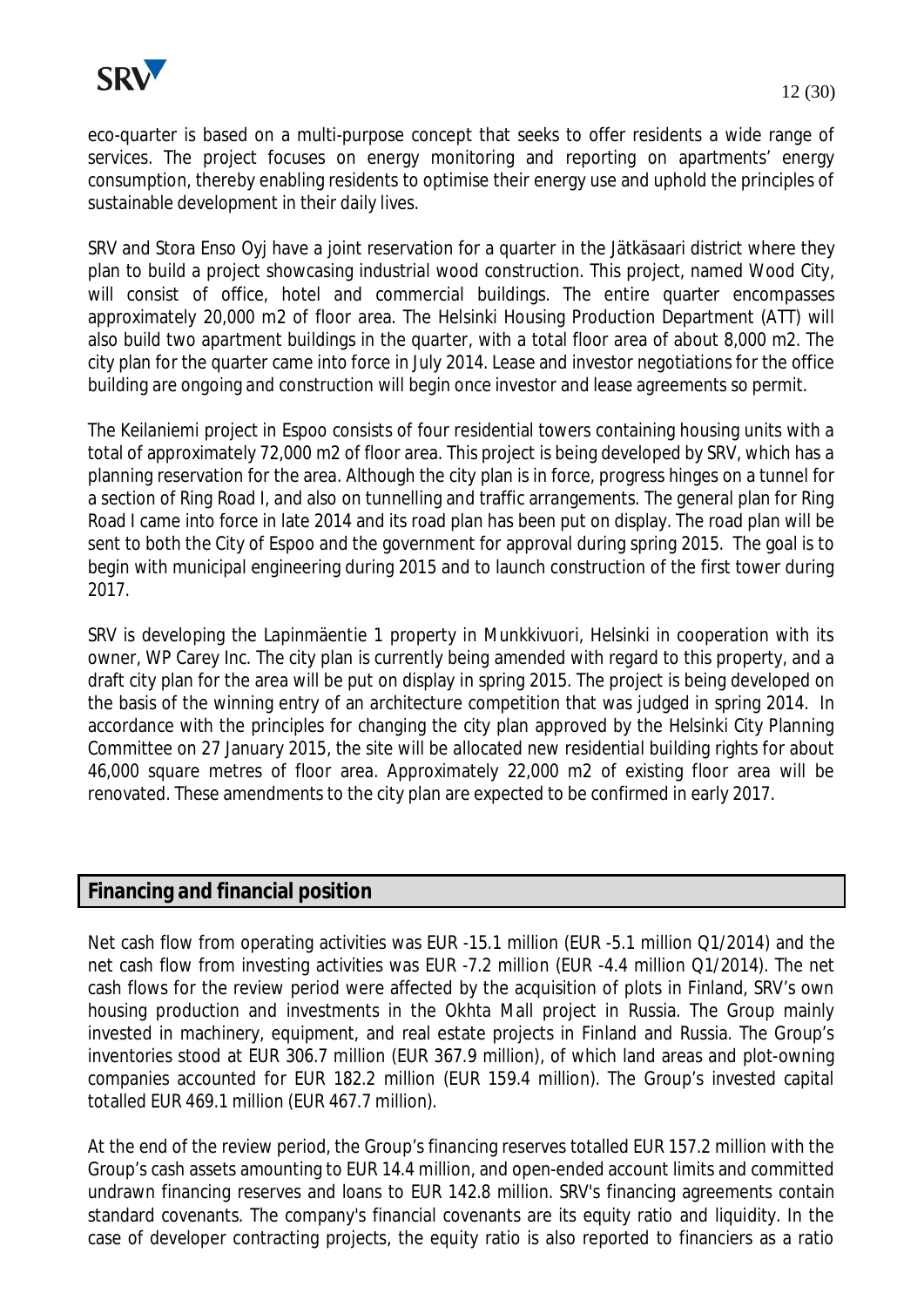

based on percentage of completion. Liquidity refers to the Group's immediately available cash and cash equivalents, committed credit lines, undrawn loans with a maturity of over 12 months, and the undrawn portion of its syndicated liquidity limit. SRV's equity ratio based on percentage of completion stood at 40.3 per cent on 31 March 2015.

Investments in SRV's developer-contracted housing and business construction projects in Finland, both under construction and completed, total about EUR 100.9 million. SRV estimates that the completion of these projects requires another EUR 54.1 million. Undrawn housing corporation loans and receivables for housing construction projects plus undrawn business construction financing totals EUR 73.6 million. Capital committed to completed international projects amounts to EUR 0.6 million, which is tied up in a housing project in Vyborg. Capital committed to completed projects involving associated companies includes EUR 24 million tied up in the Pearl Plaza shopping centre and EUR 3 million in the Etmia office project.

SRV's investment commitments totalled EUR 115.8 million (EUR 10.3 million). The launch of Kalasatama Centre's construction has increased SRV's investment commitments.

The equity ratio stood at 39.8 per cent (39.0%) and gearing at 101 per cent (103%). The Group's shareholders' equity totalled EUR 226.2 million (EUR 218.8 million), and its net interest-bearing liabilities totalled EUR 228.5 million (EUR 225.3 million). At the end of the review period, the Group's cash and cash equivalents amounted to EUR 14.4 million (EUR 23.6 million). The return on investment was 4.7 per cent (3.4%), and the return on equity 4.9 per cent (2.6%).

**Unbuilt land areas, land acquisition commitments and land development agreements**

| Land reserves<br>31 March 2015                      | <b>Business</b><br>construction | Housing<br>construction | International<br><b>Operations</b> | Total     |
|-----------------------------------------------------|---------------------------------|-------------------------|------------------------------------|-----------|
| Unbuilt land areas and land acquisition commitments |                                 |                         |                                    |           |
| Building rights <sup>1</sup> ), $m^2$               | 253 522                         | 374 947                 | 753 000                            | 1 381 469 |
| Land development                                    |                                 |                         |                                    |           |
| agreements                                          |                                 |                         |                                    |           |
| Building rights <sup>1</sup> ), $m^2$               | 115 400                         | 171 411                 |                                    | 286 811   |

1) Building rights also include the estimated building rights/construction volume of unzoned land reserves and land areas covered by agreements in projects that are wholly or partly owned by SRV.

The start-up of the REDI project led to an increase of 3 per cent in the area of unbuilt land and land acquisition commitments, and an increase of 21 per cent in the area covered by land development agreements.

**Personnel**

SRV had an average payroll of 961 (896) employees, of whom 757 (684) were salaried employees. The parent company had an average staff of 59 (56) salaried employees. At the close of the financial year, the Group had 971 (895) employees, of whom 60 (57) were employed by the parent company. 221 (167) employees were employed by international subsidiaries. SRV's Operations in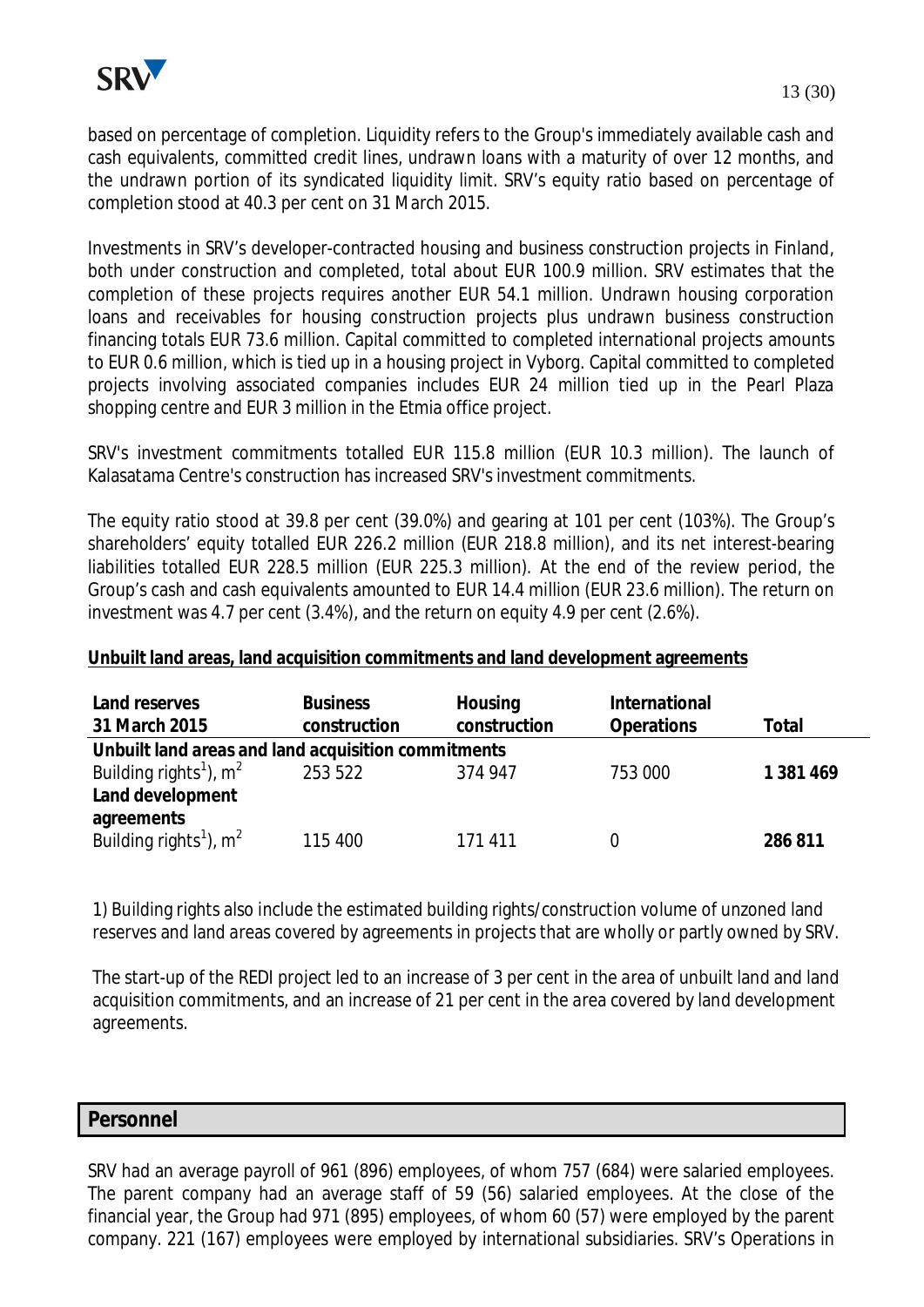

This slight increase in personnel was a result of the resources required for the current phases of construction projects in Russia.

In early 2015, SRV has been making significant investments in internal strategy communications. The core of SRV's strategy communications has been encapsulated in three main themes: profit, the customer, and the working community. SRV's internal training activities are now being developed under a common brand. The goal is to offer long-term, strategy-oriented competence development for a variety of target groups, while also taking a number of other factors into account, such as the SRV Approach, project management, occupational safety, cooperation, customer service, supervisory work, and business economics.

|                              |     |                         | Percentage of    |
|------------------------------|-----|-------------------------|------------------|
| Personnel by business area   |     |                         | Group personnel, |
|                              |     | 31 Mar 2015 31 Mar 2014 | 31 Mar 2015, %   |
| <b>Operations in Finland</b> | 649 | 636                     | 61               |
| International Operations     | 226 | 172                     | 23               |
| Other operations             | 96  | 87                      | 10               |
| Group, total                 | 971 | 895                     | 100              |

SRV currently has two share-based incentive schemes for the Group's key personnel. The earningsbased scheme is aimed at 26 key personnel and its earnings period covers the years 2014–2016. The incentive scheme for SRV Group Plc's President & CEO has an earnings period covering the years 2015-20. The earnings period for SRV's last incentive scheme was 2012-13. Its first restriction period ended on 31 December 2014 and the second will end on 31 December 2015. The cost of SRV's share-based incentive schemes was about EUR 0.6 million (EUR 0.1 million).

More detailed information about remuneration and incentive schemes for management can be found in the 2014 Notes to the Financial Statements, 2014 Annual Report, and the Salary and Remuneration Report of 30 December 2014 on the company's website.

## **Outlook for construction**

Although the global outlook is slightly optimistic, the Finnish economy shows few signs of improvement. GDP growth for 2014 remained around the zero mark. The forecast for this year is mildly optimistic. The total volume of construction contracted by about three per cent in 2014, and a further decrease of about half a per cent is expected this year. An upswing in construction is forecast for 2016. The rise in building costs is moderate.

Residential construction will continue to slacken somewhat. The construction of an estimated 24,500 housing units was launched in 2014, and the number of start-ups is expected to decrease by about a further thousand this year. Sales of new housing units have slackened, especially outside the Helsinki Metropolitan Area. Demand for housing is still being affected by major uncertainty factors.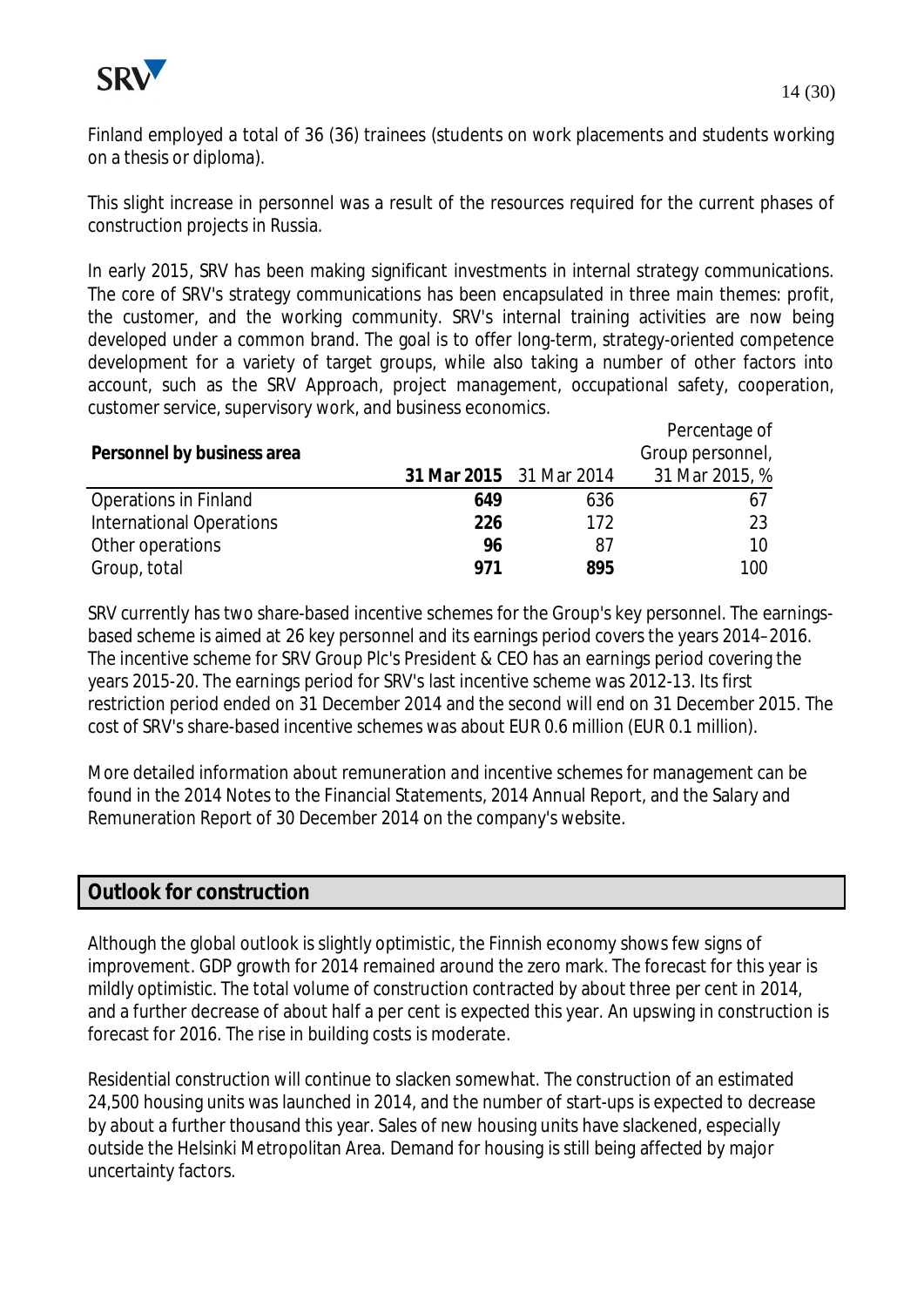

The slow pace of economic growth has kept the number of empty offices high, and the need for additional retail space has remained low. However, compared to last year, a clear increase is expected in start-ups for non-office business construction in 2015.

Steady annual growth of about 2.5 per cent is expected in renovation construction. Infrastructure construction is still being weakened by the decline in new construction work and the contraction in investments in highway construction and maintenance.

GDP growth in Russia almost ground to a halt in 2014. The crisis in Ukraine, the weakened rouble, and a fall in the price of oil have put the economy under considerable stress. Russia will be subject to major uncertainty in 2015 and a contraction of about 4 per cent is already being forecast in the economy as a whole. The situation in Russia also brings significant uncertainty factors to Estonia's economy, although slight growth is predicted during 2015.

## **Risks, risk management and corporate governance**

SRV has published a separate Corporate Governance Statement in its 2014 Annual Report and on the company's website. More detailed information about the company's business risks and risk management has been provided in the 2014 Notes to the Financial Statements and 2014 Annual Report, and on the company's website. In SRV's opinion, no significant changes have occurred in the company's risks during the review period, except for the risks associated with the start-up of the REDI project, and risks relating to the Russian economy and the exchange rate for the Russian rouble, that is, risks mainly associated with the functionality of the financial sector.

REDI is a major project in relation to the size of the company and therefore includes risks associated with its implementation and financing. The risk relating to demand for foreign goods and services linked to the strengthening of the Russian rouble has decreased. On the other hand, part of the predicted savings from the Okhta project may not be actualised. Continued difficulties in the Russian economy may affect the functionality of the financial sector and financing for the company's projects in Russia regarding new financing agreements and already concluded financing agreements.

## **Corporate governance and resolutions of general meetings**

The Annual General Meeting (AGM) of SRV Group Plc was held on 25 March 2015. The AGM adopted the Financial Statements for the period 1 January–31 December 2014 and granted release from liability to the members of the Board of Directors and the President & CEO. As proposed by the Board of Directors, a dividend of EUR 0.12 per share was declared. The dividend was paid on 7 April 2015. Mr Ilpo Kokkila was elected chairman of the Board of Directors and Ms Minna Alitalo, Mr Arto Hiltunen, Mr Olli-Pekka Kallasvuo, Mr Timo Kokkila, and Mr Risto Kyhälä were elected to seats on the Board. The firm of public accountants PricewaterhouseCoopers Oy was elected as the company's auditor for the next term of office, which ends at the conclusion of the 2016 Annual General Meeting. Samuli Perälä, Authorised Public Accountant, is the principal auditor.

The AGM authorised the Board of Directors to decide on the acquisition of the company's own shares, using the company's unrestricted equity. The Board was authorised to acquire a maximum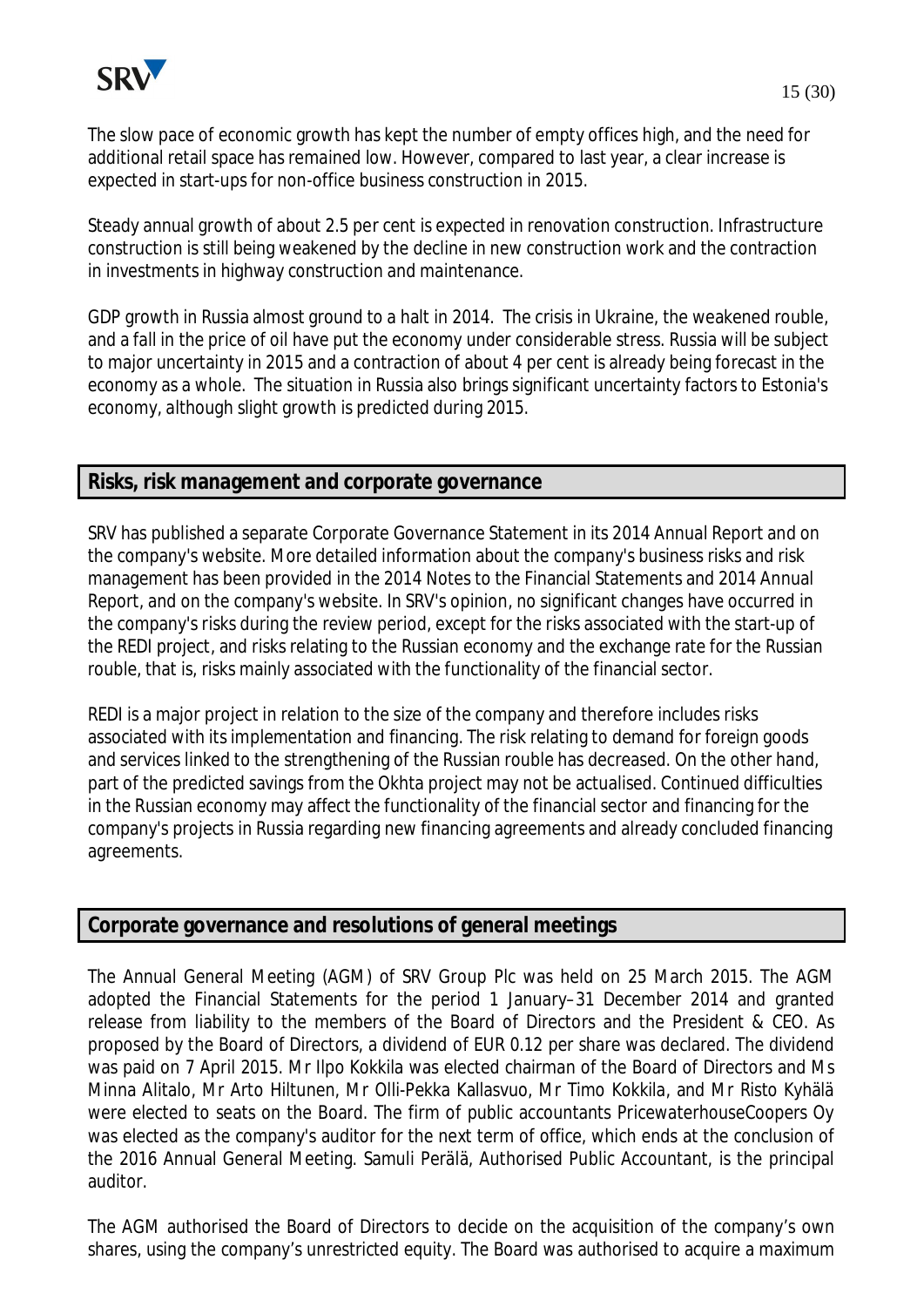

of 3,676,846 of the company's own shares in such a manner that the number of shares acquired on the basis of this authorisation, when combined with the shares already owned by the company and its subsidiaries, does not at any given time exceed 3,676,846 shares, or 10 per cent of all shares of the company. On the basis of this authorisation, the Board may acquire a maximum of 3,676,846 shares in public trading arranged by Nasdaq OMX Helsinki Oy at a market price valid at the moment of acquisition, as well as a maximum of 200,000 shares issued on the basis of incentive schemes to individuals employed by SRV Group without consideration, or for no more than the price at which an individual within the sphere of an incentive scheme is obliged to convey a share, such that the maximum number of acquired shares nevertheless remains at 3,676,846. The aforementioned authorisations include the right to acquire shares other than in proportion to the holdings of shareholders. Shares acquired on the basis of this authorisation may be acquired in one or several instalments. The company's own shares can be acquired for use, for example, as payment in corporate acquisitions, when the company acquires assets relating to its business, as part of the company's incentive programmes, or to be otherwise conveyed, held or cancelled. The authorisations as described above shall be in force for 18 months from the decision of the general meeting and cancel the authorisation granted by the Annual General Meeting to the Board of Directors on 26 March 2014. The Board of Directors shall decide on other terms relating to the acquisition.

The Board of Directors of SRV Group Plc held its organisation meeting on 25 March 2015. Minna Alitalo was elected as Chair of the Audit Committee, and Olli-Pekka Kallasvuo and Timo Kokkila as members. Ilpo Kokkila was elected as Chairman of the Nomination and Remuneration Committee, and Arto Hiltunen and Risto Kyhälä as members. Olli-Pekka Kallasvuo will serve as Vice Chairman of the Board of SRV Group Plc.

Juha Pekka Ojala, B.Sc. (Eng.), took over as President & CEO of SRV Group Plc on 1 January 2015. Ojala transferred from his position as CEO of SRV Construction Ltd.

After the end of the review period, on 13 January 2015, SRV Group Plc's Board of Directors appointed Juha Toimela, M.Sc. (Tech.), MBA, as CEO of SRV Construction Ltd and Vice President responsible for SRV's Business Operations in Finland. At the same time, Antero Nuutinen, B.Sc. (Eng.), was appointed Deputy CEO of SRV Construction Ltd, responsible for Housing and Regional Offices. Both Toimela and Nuutinen are members of SRV Group's Corporate Executive Team.

On 23 April 2015, SRV Group Plc's Board of Directors appointed Päivi Kauhanen SVP, Communications, and a member of the Corporate Executive Team. The former SVP, Communications, Taneli Hassinen, will leave the Group on 30 June 2015.

## **Shares and shareholders**

SRV Group Plc's share capital is EUR 3,062,520. The share has no nominal value and the number of shares outstanding is 36,768,468. The company has one class of shares. SRV had a total of 6,046 shareholders on 31 March 2015.

The closing price at OMX Helsinki at the end of the review period was EUR 3.39 (EUR 2.83 on 31 December 2014, change 19.8%). The highest share price during the review period was EUR 3.50 and the lowest EUR 3.30. At period end, SRV's equity per share excluding the hybrid bond was EUR 5.07 (EUR 5.04 on 31 December 2014). During this period, the all-share index of the Helsinki Stock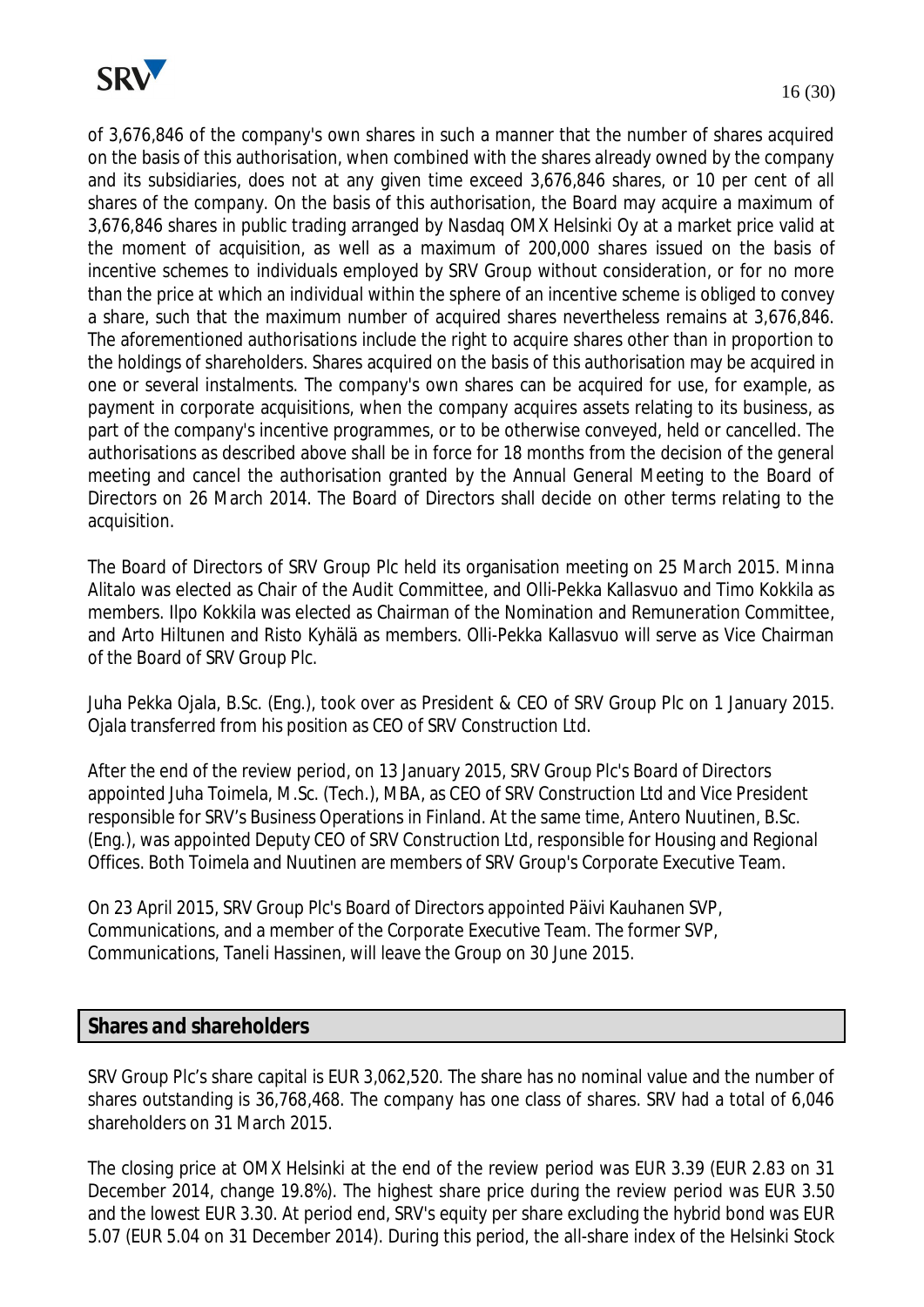

Exchange (OMX Helsinki) was up 15.2 per cent, and the OMX Construction and Materials index down 22.2 per cent.

At the end of the financial year, the company had a market capitalisation of EUR 120.7 million, excluding the Group's treasury shares. 0.4 million shares were traded during the period with a trade volume of EUR 1.5 million. At the end of the review period, SRV Group Plc held 1,176,807 SRV Group Plc shares (3.2 per cent of the total number of the company's shares and combined number of votes). On 11 February 2015, the Group held 1,175,307 shares (3.2 per cent of the total number of the company's shares and votes). SRV Group Plc acquired 1,500 treasury shares in 2015 (6,000 in 2014).

#### **Financial objectives**

In February 2014, SRV's Board of Directors confirmed the Group's strategic goals for 2014-2018, as follows:

- During the strategic period, SRV will focus on improving profitability rather than on growth
- The average annual revenue of International Operations will rise to more than EUR 150 million
- The operating profit margin will reach 6 per cent
- The return on equity will be at least 15 per cent
- The equity ratio will remain above 30 per cent
- · A dividend payment equalling 30 per cent of the annual result, taking into account the capital needs of business operations

For the set targets to be achieved, the number of developer-contracted projects must be stepped. up substantially.

#### **Outlook for 2015**

In addition to general economic trends, SRV's revenue and result will be affected by several factors in 2015, such as: SRV's own projects are recognised as income upon delivery; the part of the order backlog that is continuously recognised as income mainly consists of low-margin contracting; trends in the order backlog's profit margins; the sales volume of developer-contracted housing and the completion schedules of the properties; and the start-up of new contracts and development projects. Construction of the SRV-developed REDI project in the Kalasatama district of Helsinki was launched at the beginning of April. Based on current completion schedules, SRV estimates that a total of 247 developer-contracted residential units will be completed during 2015.

Thanks to the REDI shopping centre start-up, the Group's full-year revenue for 2015 is expected to increase on 2014 (EUR 684.4 million 1–12/2014) and the result before taxes is forecast to be in the range of EUR 10–20 million (EUR 18.5 million 1–12/2014).

Espoo, 6 May 2015

Board of Directors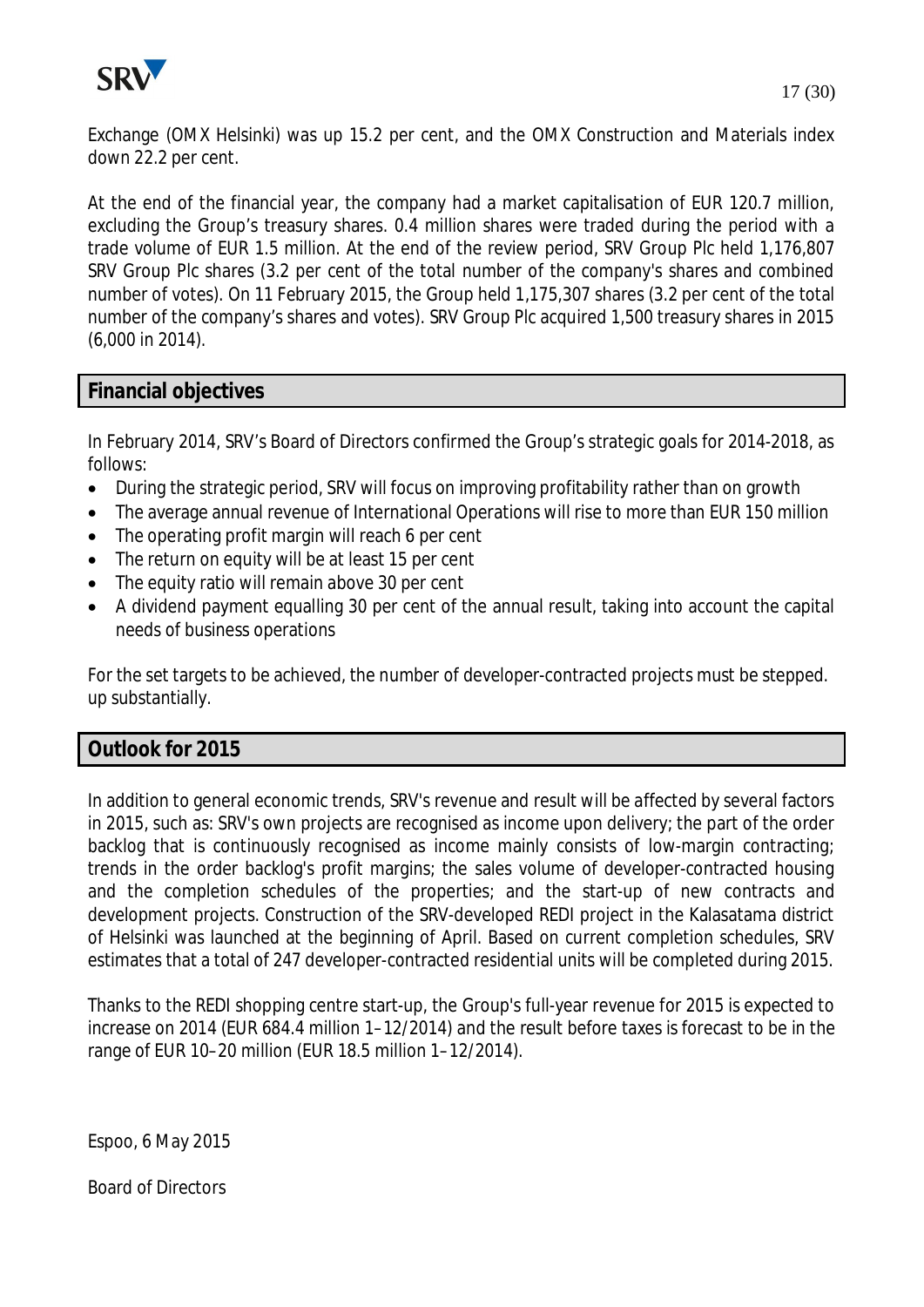

All forward-looking statements in this review are based on management's current expectations and beliefs about future events, and actual results may differ materially from the expectations and beliefs such statements contain.

For further information, please contact Juha Pekka Ojala, President & CEO, +358 (201) 455 213 Ilkka Pitkänen, CFO, +358 (201) 455 200, +358 (40) 6670906 Taneli Hassinen, SVP, Communications, +358 (201) 455 208, +358 (40) 504 3321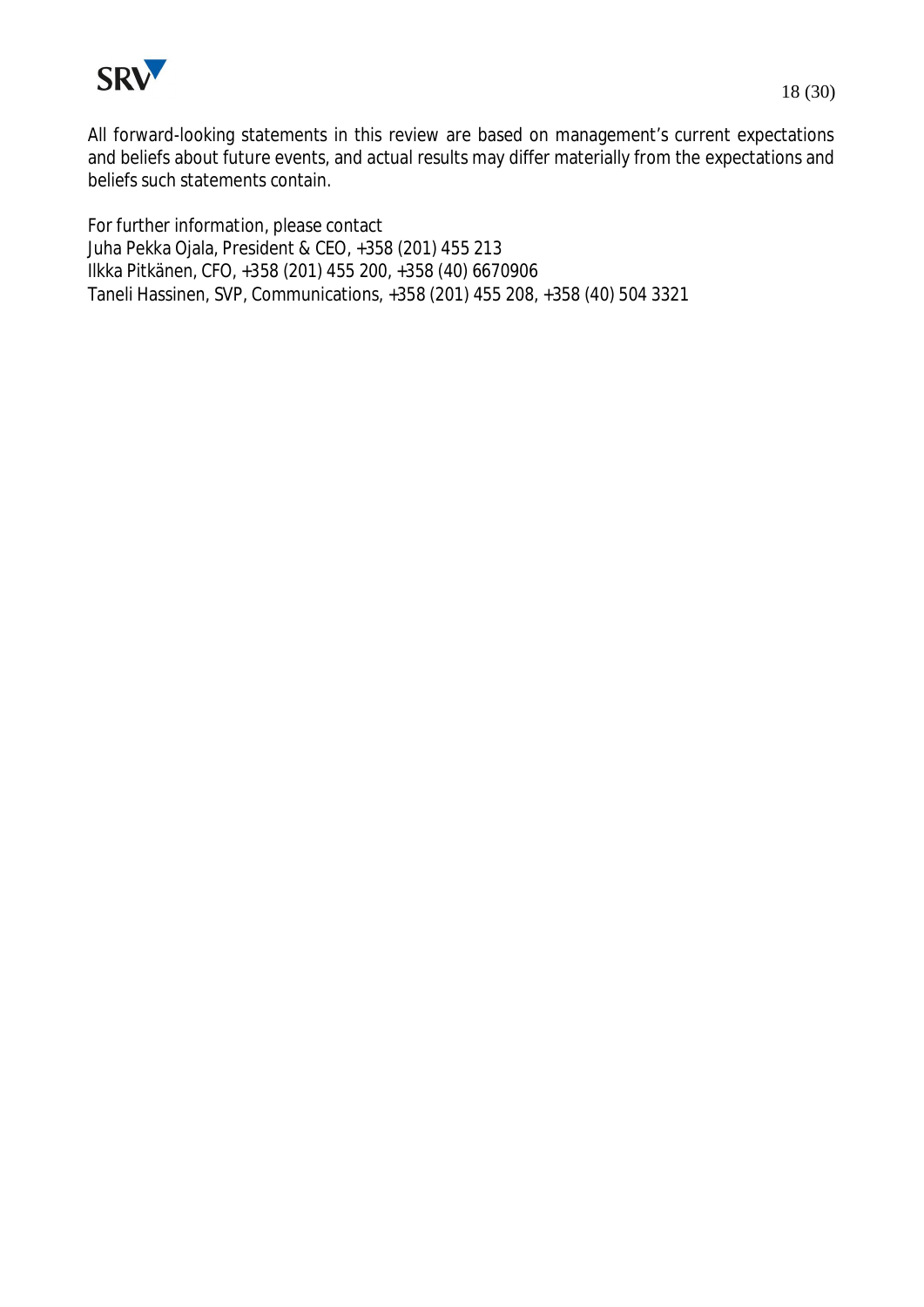

# **Key figures**

|                                                         |               | $1 - 3/$    | $1 - 3/$ | $1 - 12/$ |
|---------------------------------------------------------|---------------|-------------|----------|-----------|
|                                                         |               | 2015        | 2014     | 2014      |
|                                                         | <b>EUR</b>    |             |          |           |
| Revenue                                                 | million       | 172.9       | 138.5    | 684.4     |
|                                                         | <b>EUR</b>    |             |          |           |
| Operating profit                                        | million       | 2.5         | 4.4      | 24.9      |
| Operating profit, % of revenue                          | $\%$          | 1.5         | 3.2      | 3.6       |
|                                                         | <b>EUR</b>    |             |          |           |
| Profit before taxes                                     | million       | 3.3         | 2.2      | 18.5      |
| Profit before taxes, % of revenue                       | $\%$          | 1.9         | 1.6      | 2.7       |
| Net profit attributable to equity holders of the parent | <b>EUR</b>    |             |          |           |
| company                                                 | million       | 2.8         | 1.2      | 15.2      |
| Return on equity <sup>1)</sup>                          | %             | 4.9         | 2.6      | 6.9       |
| Return on investment <sup>1)</sup>                      | %             | 4.7         | 3.4      | 5.4       |
|                                                         | <b>EUR</b>    |             |          |           |
| Invested capital                                        | million       | 469.1       | 467.7    | 449.8     |
| Equity ratio                                            | $\%$          | 39.8        | 39.0     | 43.0      |
|                                                         | <b>EUR</b>    |             |          |           |
| Net interest-bearing debt                               | million       | 228.5       | 225.3    | 206.1     |
| Gearing                                                 | $\%$          | 101.0       | 103.0    | 91.6      |
|                                                         | <b>EUR</b>    |             |          |           |
| Order backlog                                           | million       | 1 1 7 9 . 8 | 880.2    | 860.4     |
|                                                         | <b>EUR</b>    |             |          |           |
| New agreements                                          | million       | 489.1       | 184.7    | 700.3     |
| Average number of personnel                             |               | 961         | 896      | 937       |
| Earnings per share                                      | <b>EUR</b>    | 0.05        | 0.01     | 0.33      |
| Earnings per share (diluted)                            | <b>EUR</b>    | 0.05        | 0.01     | 0.33      |
| Shareholders' equity                                    | <b>EUR</b>    | 6.33        | 6.14     | 6.30      |
| Equity per share (excluding the hybrid bond)            | <b>EUR</b>    | 5.07        | 4.87     | 5.04      |
|                                                         | <b>EUR</b>    |             |          | 0.12      |
| Dividend per share                                      |               | 0.12        | 0.12     |           |
| Dividend payout ratio                                   | %             | 240.0       | 1 200.0  | 36.4      |
| Dividend yield                                          | $\frac{9}{6}$ | 3.5         | 3.2      | 4.2       |
| Price per earnings ratio                                |               | 67.8        | 376.0    | 8.6       |
| Share price development                                 |               |             |          |           |
| Share price at the end of the period                    | <b>EUR</b>    | 3.39        | 3.76     | 2.83      |
| Average share price                                     | <b>EUR</b>    | 3.41        | 4.10     | 3.81      |
| Lowest share price                                      | <b>EUR</b>    | 3.30        | 3.73     | 2.75      |
| Highest share price                                     | <b>EUR</b>    | 3.50        | 4.38     | 4.38      |
|                                                         | <b>EUR</b>    |             |          |           |
| Market capitalisation at period end                     | million       | 120.7       | 133.5    | 100.7     |
|                                                         | 1,000         |             |          |           |
| Trading volume                                          | pcs.          | 438         | 1633     | 3613      |
| Trading volume, %                                       | %             | 1.2         | 4.6      | 10.2      |
| Weighted average number of shares outstanding during    | 1,000         |             |          |           |
| the period                                              | pcs.          | 35 5 93     | 35 4 95  | 35 558    |
| Weighted average number of shares outstanding during    | 1,000         |             |          |           |
| the period (diluted)                                    | pcs.          | 35 618      | 35 599   | 35 583    |
| Number of shares outstanding at the end of the period   | 1,000         |             |          |           |
| (share issue adjusted)                                  | pcs.          | 35 5 9 2    | 35 4 95  | 35 5 93   |

 $1)$  In calculation the key ration, only the profit for the review period has been annualised.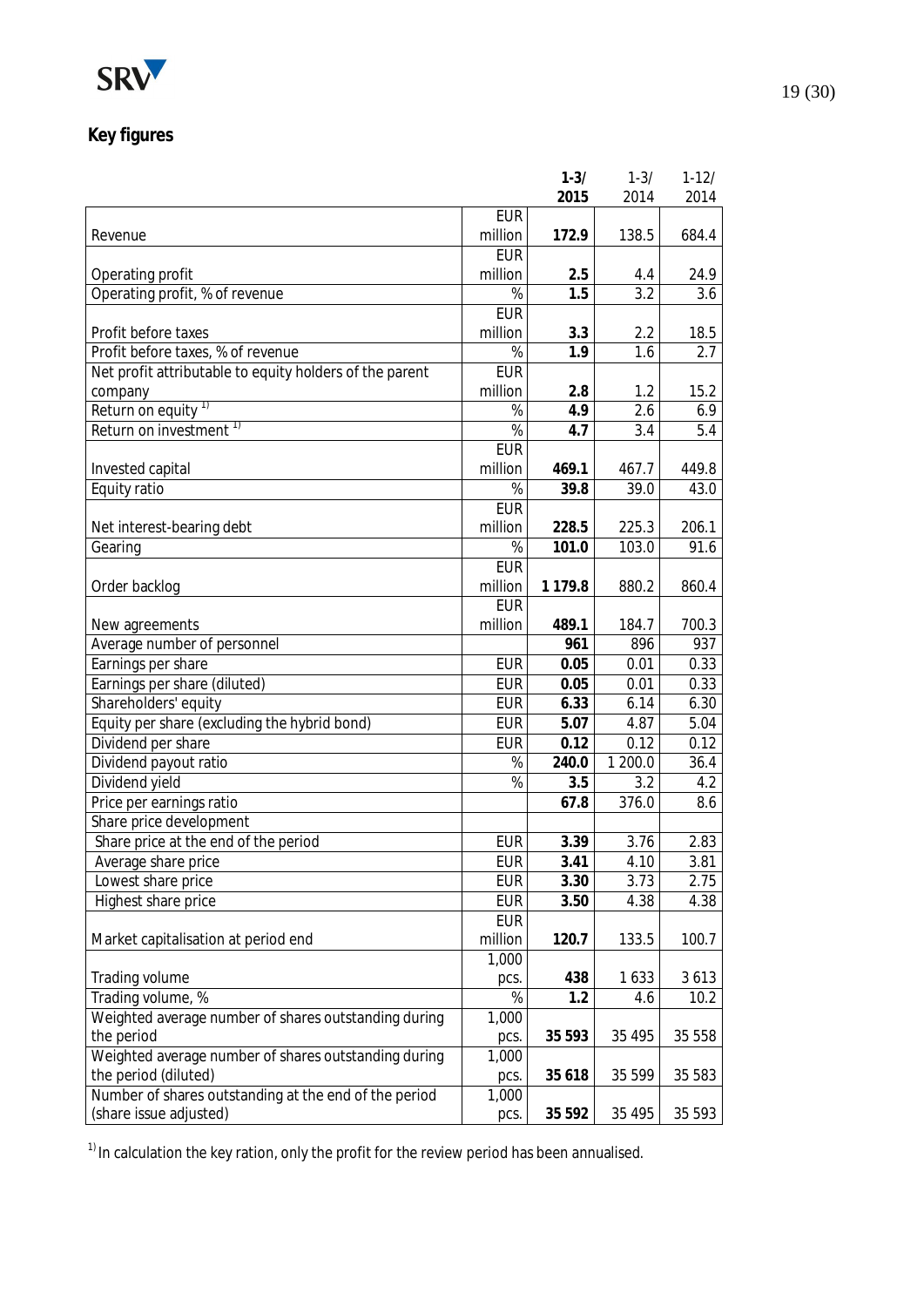

# **Calculation of key figures**

| Gearing ratio, %                               |     |       | 100 x Net interest-bearing debt                                                  |
|------------------------------------------------|-----|-------|----------------------------------------------------------------------------------|
|                                                |     |       | Total equity                                                                     |
| Return on equity, %                            |     | 100 x | Total comprehensive income for the period                                        |
|                                                |     |       | Total equity, average                                                            |
|                                                |     |       |                                                                                  |
| Return on investment, %                        |     | 100 x | Result before taxes + interest and other financial expenses (without             |
|                                                |     |       | exchange rate gains and losses)                                                  |
|                                                |     |       | Invested capital, average                                                        |
| Equity ratio, %                                | =   | 100x  | Total equity                                                                     |
|                                                |     |       | Total assets - advances received                                                 |
|                                                |     |       |                                                                                  |
| Invested capital                               | =   |       | Total assets - non-interest bearing debt - deferred tax liabilities - provisions |
|                                                |     |       |                                                                                  |
| Net interest-bearing debt                      | $=$ |       | Interest bearing debt - cash and cash equivalents                                |
|                                                |     |       |                                                                                  |
| Earnings per share attributable                |     |       | Result for the period - non-controlling interest                                 |
| to equity holders of the parent company        | $=$ |       | - hybrid bond interest                                                           |
|                                                |     |       | Average number of shares (share-issue adjusted)                                  |
|                                                |     |       |                                                                                  |
| Earnings per share attributable                | $=$ |       | Result for the period - non-controlling interest                                 |
| to equity holders of the parent company        |     |       | - hybrid bond interest                                                           |
| (diluted)                                      |     |       | Average number of shares (share-issue adjusted, diluted)                         |
|                                                |     |       |                                                                                  |
| Shareholders' equity                           | $=$ |       | Shareholders' equity attributable to equity holders of the parent company        |
|                                                |     |       | Average number of shares at end of period (share-issue adjusted)                 |
|                                                |     |       |                                                                                  |
| Shareholders' equity (without hybrid bond)     | $=$ |       | Shareholders' equity attributable to equity holders of the parent company -      |
|                                                |     |       | hybrid bond                                                                      |
|                                                |     |       | Average number of shares at end of period (share-issue adjusted)                 |
| Price per earnings ratio (P/E-ratio)           | $=$ |       | Share price at end of period                                                     |
|                                                |     |       | Earnings per share                                                               |
|                                                |     |       |                                                                                  |
| Dividend payout ratio, %                       |     | 100x  | Dividend per share                                                               |
|                                                |     |       | Earnings per share                                                               |
| Dividend yield, %                              |     |       | 100 x Dividend per share                                                         |
|                                                |     |       | Share price at end of period                                                     |
|                                                |     |       |                                                                                  |
| Average share price                            | $=$ |       | Number of shares traded in euros during the period                               |
|                                                |     |       | Number of shares traded during the period                                        |
| Market capitalisation at the end of the period | $=$ |       | Number of shares outstanding at the end of the period x share price at the       |
|                                                |     |       | end of the period                                                                |
|                                                |     |       |                                                                                  |
| Trading volume                                 | $=$ |       | Number of shares traded during the period and their percentage of the            |
|                                                |     |       | weighted average number of shares outstanding                                    |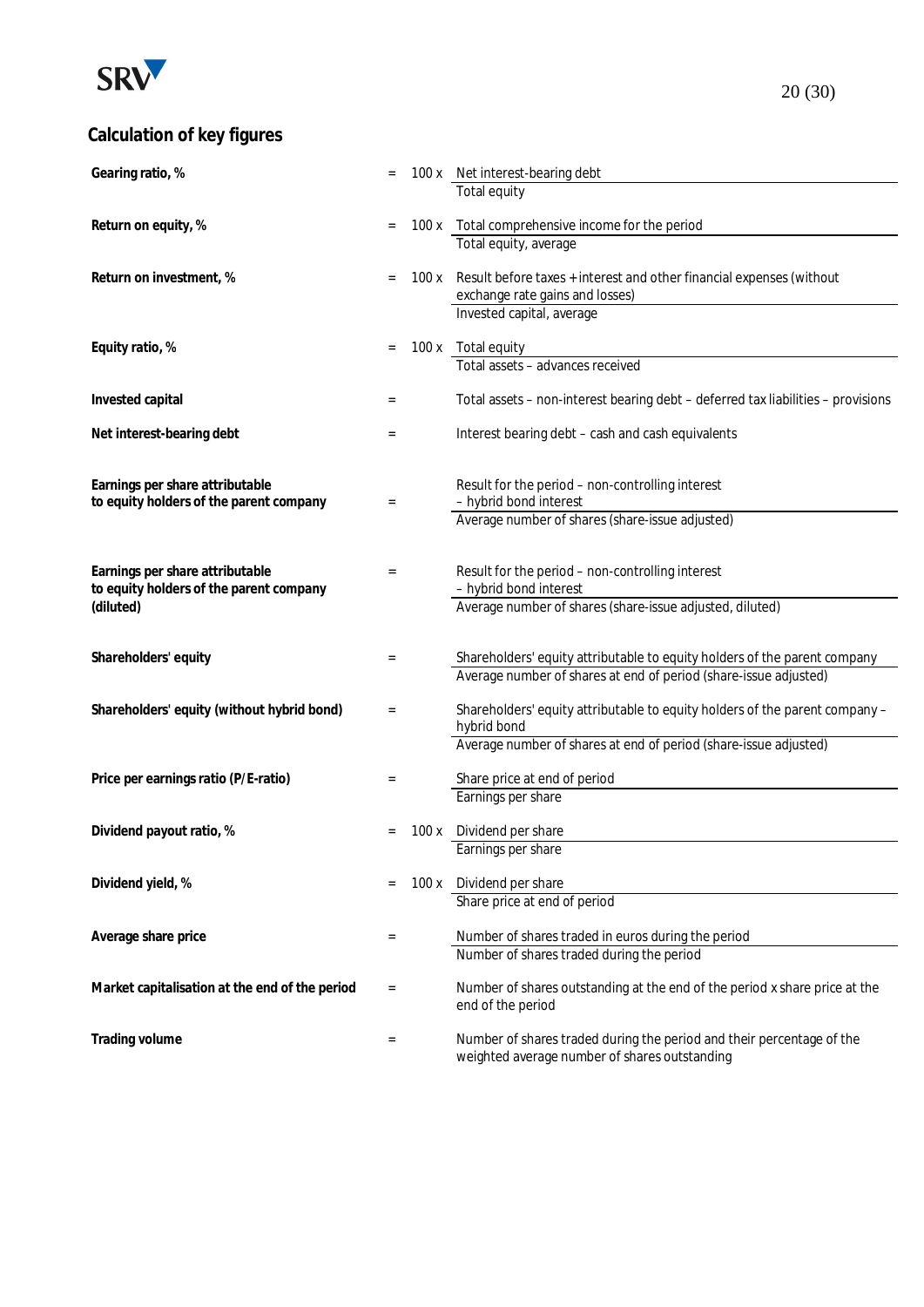

# **SRV GROUP PLC INTERIM REPORT, 1 JANUARY – 31 MARCH 2015: TABULATED SECTION**

#### **APPENDICES**

1) Consolidated Interim Report information: income statement, balance sheet, cash flow statement, statement of changes in equity, commitments and contingent liabilities, derivative contracts liabilities

2) Quarterly development

3) Segment information, inventories and insider events

4) Events after the reporting period

#### **Q1 Interim Report 1 January–31 March 2015**

This interim report has been prepared in accordance with the IAS standard 34, Interim Financial Reporting. In preparing this interim report, SRV has applied the same accounting principles as in its year-end financial statements for 2014. However, as of 1 January 2015, the Group began to apply the new or revised IFRS standards and IFRIC interpretations published by IASB, specified in the accounting principles of SRV's year-end financial statements for 2014.

In its 2014 consolidated financial statements, SRV changed the way in which it presents investments in associated and joint venture companies as well as the calculation of the earnings per share indicator, as described in greater detail in the accounting principles of the annual financial statements. The comparison period figures presented in the interim report have been adjusted accordingly.

The information disclosed in this interim report is unaudited. The figures have been rounded up to millions of euros, so the sum total of individual figures may deviate from the sum total presented.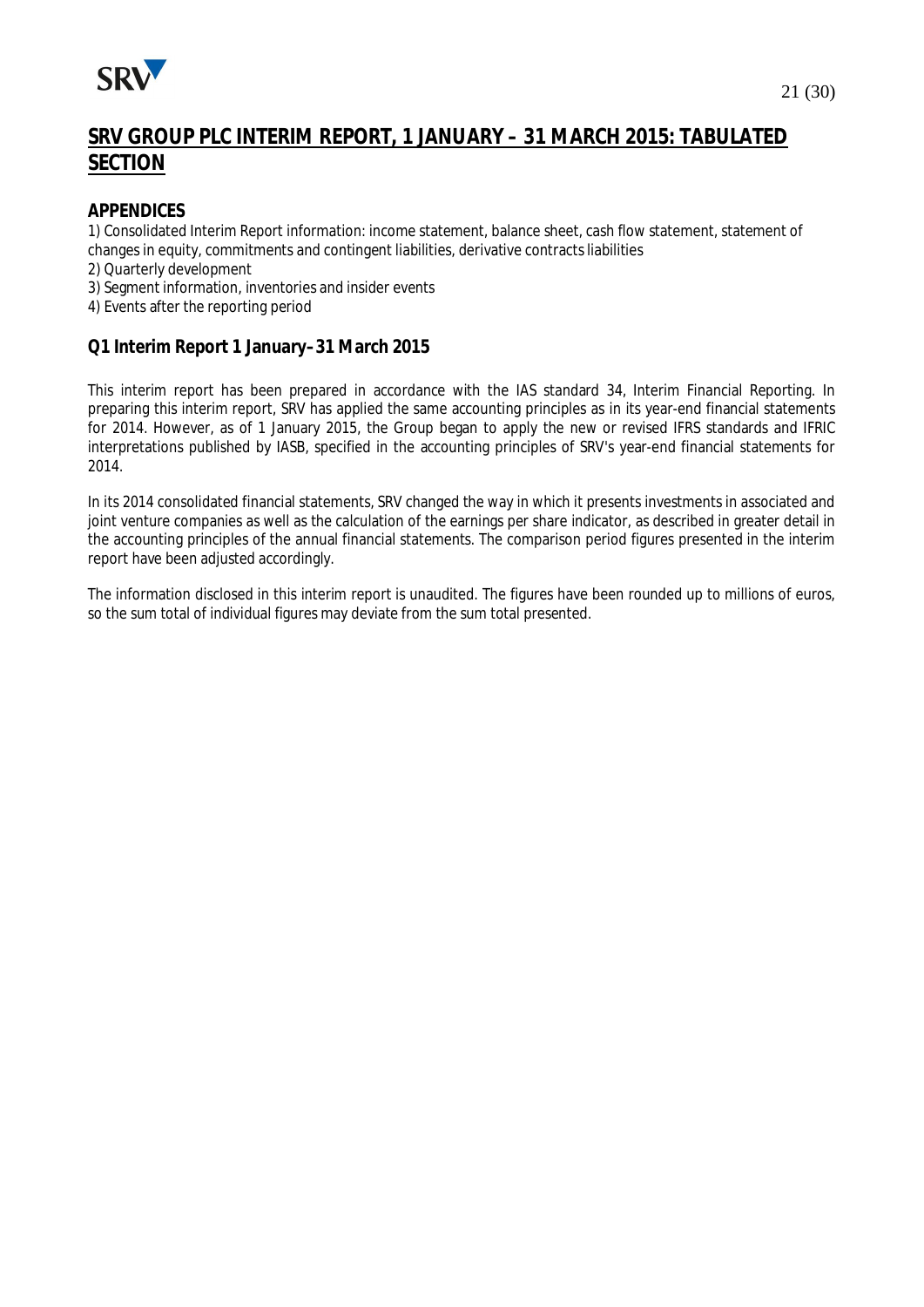

| Consolidated income statement<br>(EUR million)             | $1 - 3/$<br>2015 | $1 - 3/$<br>2014 | change,<br><b>MEUR</b> | change,<br>% | $1 - 12/$<br>2014 |
|------------------------------------------------------------|------------------|------------------|------------------------|--------------|-------------------|
| Revenue                                                    | 172.9            | 138.5            | 34.4                   | 24.9         | 684.4             |
| Other operating income                                     | 0.1              | 1.3              | $-1.1$                 | $-88.6$      | 4.9               |
| Change in inventories of finished                          |                  |                  |                        |              |                   |
| goods and work in progress                                 | $-10.6$          | 0.8              | $-11.4$                |              | $-54.6$           |
| Use of materials and services                              | $-141.2$         | $-115.9$         | $-25.3$                | 21.8         | $-533.1$          |
| Employee benefit expenses                                  | $-15.5$          | $-16.1$          | 0.6                    | $-3.5$       | $-63.2$           |
| Share of profits of associated                             |                  |                  |                        |              |                   |
| companies                                                  | 1.0              | 0.0              | 0.9                    | 4775.7       | 1.0               |
| Depreciation and impairments                               | $-0.7$           | $-0.7$           | $-0.1$                 | 8.4          | $-2.0$            |
| Other operating expenses                                   | $-3.4$           | $-3.5$           | 0.1                    | $-3.1$       | $-12.5$           |
| Operating profit                                           | 2.5              | 4.4              | $-1.9$                 | $-42.8$      | 24.9              |
| Financial income                                           | 2.8              | 0.0              | 2.8                    |              | 2.8               |
| <b>Financial expenses</b>                                  | $-2.0$           | $-2.3$           | 0.2                    | $-10.9$      | $-9.3$            |
| Financial income and expenses,                             |                  |                  |                        |              |                   |
| total                                                      | 0.8              | $-2.3$           | 3.1                    |              | $-6.4$            |
| Profit before taxes                                        | 3.3              | 2.2              | 1.2                    | 54.0         | 18.5              |
| Income taxes                                               | $-0.6$           | $-0.7$           | 0.2                    | $-20.6$      | $-3.2$            |
| Net profit for the period                                  | 2.8              | 1.4              | 1.3                    | 92.1         | 15.4              |
| Attributable to                                            |                  |                  |                        |              |                   |
| Equity holders of the parent                               |                  |                  |                        |              |                   |
| company                                                    | 2.8              | 1.2              |                        |              | 15.2              |
| Non-controlling interests                                  | 0.0              | 0.2              |                        |              | 0.2               |
| Earnings per share attributable to                         |                  |                  |                        |              |                   |
| equity holders of the parent<br>company                    | 0.05             | 0.01             |                        |              | 0.33              |
| Earnings per share attributable to                         |                  |                  |                        |              |                   |
| equity holders of the parent                               |                  |                  |                        |              |                   |
| company (diluted)                                          | 0.05             | 0.01             |                        |              | 0.33              |
|                                                            |                  |                  |                        |              |                   |
| Statement of comprehensive                                 |                  |                  |                        |              |                   |
| income                                                     |                  |                  | $1 - 3/$               | $1 - 3/$     | $1-12/$           |
| (EUR million)                                              |                  |                  | 2015                   | 2014         | 2014              |
| Net profit for the period                                  |                  |                  | 2.8                    | 1.4          | 15.4              |
| Other comprehensive income                                 |                  |                  |                        |              |                   |
| Other comprehensive income to be reclassified to profit or |                  |                  |                        |              |                   |
| loss in subsequent periods:                                |                  |                  |                        |              |                   |
|                                                            |                  |                  |                        |              |                   |
| Financial assets available for sale                        |                  |                  | 0.0                    | 0.0          | $-1.2$            |
| Income tax relating to components of other comprehensive   |                  |                  |                        |              |                   |
| income                                                     |                  |                  | 0.0                    | 0.0          | 0.2               |
| Gains and losses arising from translating the financial    |                  |                  |                        |              |                   |
| statements of a foreign operation                          | 1.5              | $-0.7$           | $-5.3$                 |              |                   |
| Share of other comprehensive income of associated          |                  |                  |                        |              |                   |
| companies and joint ventures                               | 0.5              | 0.0              | 0.0                    |              |                   |
| Other comprehensive income for the period, net of tax      |                  |                  | 2.1                    | $-0.7$       | $-6.2$            |
| Total comprehensive income for the period                  |                  |                  | 4.8                    | 0.7          | 9.1               |
| Attributable to                                            |                  |                  |                        |              |                   |
| Equity holders of the parent company                       |                  |                  | 4.9                    | 0.5          | 9.0               |
| Non-controlling interests                                  |                  |                  | 0.0                    | 0.2          | 0.2               |

22 (30)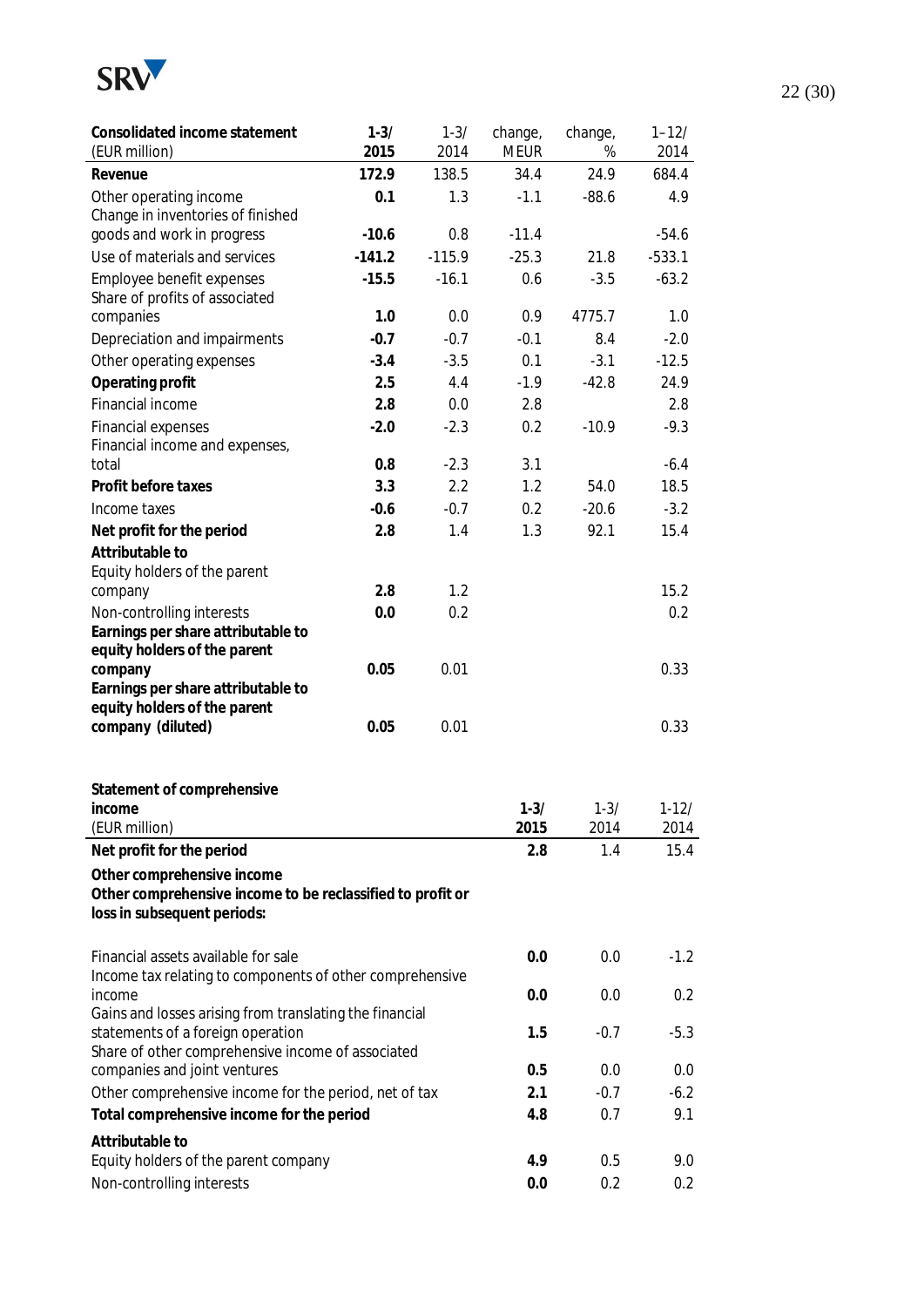

| <b>ASSETS</b><br>Non-current assets<br>11.0<br>$-8.5$<br>11.3<br>Property, plant and equipment<br>12.0<br>Goodwill<br>1.7<br>1.7<br>0.0<br>1.7<br>Other intangible assets<br>0.7<br>0.7<br>0.5<br>0.7<br>Shares in associated companies and joint<br>109.6<br>71.7<br>ventures<br>52.8<br>100.0<br>Other financial assets<br>9.2<br>$-14.6$<br>9.2<br>10.8<br>Receivables<br>6.1<br>0.9<br>3.3<br>$-46.5$<br>Loan receivables from associated companies and<br>30.1<br>23.8<br>26.3<br>30.0<br>joint ventures<br>Deferred tax assets<br>6.8<br>$-6.6$<br>7.0<br>7.3<br>172.4<br>134.2<br>28.5<br>Non-current assets, total<br>160.8<br>Current assets<br>Inventories<br>306.7<br>367.9<br>$-16.6$<br>312.8<br>Trade and other receivables<br>132.0<br>88.8<br>48.5<br>82.6<br>Loan receivables from associated companies and<br>1.1<br>1.1<br>0.0<br>1.1<br>joint ventures<br>Current tax receivables (based on profit for the<br>3.6<br>review period)<br>0.7<br>$-79.6$<br>0.3<br>Cash and cash equivalents<br>14.4<br>23.6<br>$-39.1$<br>18.4<br>Current assets, total<br>454.9<br>485.1<br>$-6.2$<br>415.2<br>ASSETS, TOTAL<br>627.3<br>619.3<br>1.3<br>576.1<br>Consolidated balance sheet (EUR million)<br>31 Mar 15<br>31 Mar 14<br>31 Dec 14<br>change, %<br><b>EQUITY AND LIABILITIES</b><br>Equity attributable to the equity holders of the<br>parent company<br>3.1<br>Share capital<br>3.1<br>0.0<br>3.1<br>Invested free equity fund<br>92.6<br>92.2<br>0.5<br>92.3<br><b>Translation differences</b><br>$-3.2$<br>$-0.8$<br>323.8<br>$-5.3$<br>$-0.9$<br>0.0<br>$-0.9$<br>Fair value reserve<br>45.0<br>45.0<br>45.0<br>Hybrid bond<br>0.0<br>Retained earnings<br>88.9<br>78.4<br>13.4<br>90.3<br>Equity attributable to equity holders of the<br>225.4<br>parent company, total<br>217.9<br>3.4<br>224.4<br>$-4.5$<br>Non-controlling interests<br>0.8<br>0.8<br>0.8<br>3.4<br>Total equity<br>226.2<br>218.8<br>225.2<br>Non-current liabilities<br>Deferred tax liabilities<br>1.6<br>2.7<br>$-41.4$<br>1.5<br>Provisions<br>6.4<br>6.6<br>$-3.4$<br>6.5<br>151.6<br>Interest-bearing liabilities<br>150.4<br>$-0.8$<br>147.0<br>Other liabilities<br>108.7<br>3.2<br>1.5<br>0.0<br>Non-current liabilities, total<br>161.6<br>162.5<br>$-0.6$<br>155.1<br><b>Current liabilities</b><br>Trade and other payables<br>140.3<br>134.2<br>4.5<br>111.5<br>Current tax payables (based on profit for the<br>review period)<br>3.1<br>3.2<br>$-4.0$<br>2.7<br>Provisions<br>3.7<br>3.3<br>12.9<br>4.0<br>92.4<br>97.3<br>$-5.0$<br>77.6<br>Interest-bearing liabilities<br>Current liabilities, total<br>239.5<br>238.0<br>0.6<br>195.8<br><b>Total liabilities</b><br>401.1<br>400.5<br>0.1<br>350.9<br>EQUITY AND LIABILITIES<br>627.3<br>619.3<br>1.3<br>576.1 | Consolidated balance sheet (EUR million) | 31 Mar 15 | 31 Mar 14 | change, % | 31 Dec 14 |
|---------------------------------------------------------------------------------------------------------------------------------------------------------------------------------------------------------------------------------------------------------------------------------------------------------------------------------------------------------------------------------------------------------------------------------------------------------------------------------------------------------------------------------------------------------------------------------------------------------------------------------------------------------------------------------------------------------------------------------------------------------------------------------------------------------------------------------------------------------------------------------------------------------------------------------------------------------------------------------------------------------------------------------------------------------------------------------------------------------------------------------------------------------------------------------------------------------------------------------------------------------------------------------------------------------------------------------------------------------------------------------------------------------------------------------------------------------------------------------------------------------------------------------------------------------------------------------------------------------------------------------------------------------------------------------------------------------------------------------------------------------------------------------------------------------------------------------------------------------------------------------------------------------------------------------------------------------------------------------------------------------------------------------------------------------------------------------------------------------------------------------------------------------------------------------------------------------------------------------------------------------------------------------------------------------------------------------------------------------------------------------------------------------------------------------------------------------------------------------------------------------------------------------------------------------------------------------------------------------------------------------------------------------------------------------------------------------------------------------------------------------------------------------|------------------------------------------|-----------|-----------|-----------|-----------|
|                                                                                                                                                                                                                                                                                                                                                                                                                                                                                                                                                                                                                                                                                                                                                                                                                                                                                                                                                                                                                                                                                                                                                                                                                                                                                                                                                                                                                                                                                                                                                                                                                                                                                                                                                                                                                                                                                                                                                                                                                                                                                                                                                                                                                                                                                                                                                                                                                                                                                                                                                                                                                                                                                                                                                                                 |                                          |           |           |           |           |
|                                                                                                                                                                                                                                                                                                                                                                                                                                                                                                                                                                                                                                                                                                                                                                                                                                                                                                                                                                                                                                                                                                                                                                                                                                                                                                                                                                                                                                                                                                                                                                                                                                                                                                                                                                                                                                                                                                                                                                                                                                                                                                                                                                                                                                                                                                                                                                                                                                                                                                                                                                                                                                                                                                                                                                                 |                                          |           |           |           |           |
|                                                                                                                                                                                                                                                                                                                                                                                                                                                                                                                                                                                                                                                                                                                                                                                                                                                                                                                                                                                                                                                                                                                                                                                                                                                                                                                                                                                                                                                                                                                                                                                                                                                                                                                                                                                                                                                                                                                                                                                                                                                                                                                                                                                                                                                                                                                                                                                                                                                                                                                                                                                                                                                                                                                                                                                 |                                          |           |           |           |           |
|                                                                                                                                                                                                                                                                                                                                                                                                                                                                                                                                                                                                                                                                                                                                                                                                                                                                                                                                                                                                                                                                                                                                                                                                                                                                                                                                                                                                                                                                                                                                                                                                                                                                                                                                                                                                                                                                                                                                                                                                                                                                                                                                                                                                                                                                                                                                                                                                                                                                                                                                                                                                                                                                                                                                                                                 |                                          |           |           |           |           |
|                                                                                                                                                                                                                                                                                                                                                                                                                                                                                                                                                                                                                                                                                                                                                                                                                                                                                                                                                                                                                                                                                                                                                                                                                                                                                                                                                                                                                                                                                                                                                                                                                                                                                                                                                                                                                                                                                                                                                                                                                                                                                                                                                                                                                                                                                                                                                                                                                                                                                                                                                                                                                                                                                                                                                                                 |                                          |           |           |           |           |
|                                                                                                                                                                                                                                                                                                                                                                                                                                                                                                                                                                                                                                                                                                                                                                                                                                                                                                                                                                                                                                                                                                                                                                                                                                                                                                                                                                                                                                                                                                                                                                                                                                                                                                                                                                                                                                                                                                                                                                                                                                                                                                                                                                                                                                                                                                                                                                                                                                                                                                                                                                                                                                                                                                                                                                                 |                                          |           |           |           |           |
|                                                                                                                                                                                                                                                                                                                                                                                                                                                                                                                                                                                                                                                                                                                                                                                                                                                                                                                                                                                                                                                                                                                                                                                                                                                                                                                                                                                                                                                                                                                                                                                                                                                                                                                                                                                                                                                                                                                                                                                                                                                                                                                                                                                                                                                                                                                                                                                                                                                                                                                                                                                                                                                                                                                                                                                 |                                          |           |           |           |           |
|                                                                                                                                                                                                                                                                                                                                                                                                                                                                                                                                                                                                                                                                                                                                                                                                                                                                                                                                                                                                                                                                                                                                                                                                                                                                                                                                                                                                                                                                                                                                                                                                                                                                                                                                                                                                                                                                                                                                                                                                                                                                                                                                                                                                                                                                                                                                                                                                                                                                                                                                                                                                                                                                                                                                                                                 |                                          |           |           |           |           |
|                                                                                                                                                                                                                                                                                                                                                                                                                                                                                                                                                                                                                                                                                                                                                                                                                                                                                                                                                                                                                                                                                                                                                                                                                                                                                                                                                                                                                                                                                                                                                                                                                                                                                                                                                                                                                                                                                                                                                                                                                                                                                                                                                                                                                                                                                                                                                                                                                                                                                                                                                                                                                                                                                                                                                                                 |                                          |           |           |           |           |
|                                                                                                                                                                                                                                                                                                                                                                                                                                                                                                                                                                                                                                                                                                                                                                                                                                                                                                                                                                                                                                                                                                                                                                                                                                                                                                                                                                                                                                                                                                                                                                                                                                                                                                                                                                                                                                                                                                                                                                                                                                                                                                                                                                                                                                                                                                                                                                                                                                                                                                                                                                                                                                                                                                                                                                                 |                                          |           |           |           |           |
|                                                                                                                                                                                                                                                                                                                                                                                                                                                                                                                                                                                                                                                                                                                                                                                                                                                                                                                                                                                                                                                                                                                                                                                                                                                                                                                                                                                                                                                                                                                                                                                                                                                                                                                                                                                                                                                                                                                                                                                                                                                                                                                                                                                                                                                                                                                                                                                                                                                                                                                                                                                                                                                                                                                                                                                 |                                          |           |           |           |           |
|                                                                                                                                                                                                                                                                                                                                                                                                                                                                                                                                                                                                                                                                                                                                                                                                                                                                                                                                                                                                                                                                                                                                                                                                                                                                                                                                                                                                                                                                                                                                                                                                                                                                                                                                                                                                                                                                                                                                                                                                                                                                                                                                                                                                                                                                                                                                                                                                                                                                                                                                                                                                                                                                                                                                                                                 |                                          |           |           |           |           |
|                                                                                                                                                                                                                                                                                                                                                                                                                                                                                                                                                                                                                                                                                                                                                                                                                                                                                                                                                                                                                                                                                                                                                                                                                                                                                                                                                                                                                                                                                                                                                                                                                                                                                                                                                                                                                                                                                                                                                                                                                                                                                                                                                                                                                                                                                                                                                                                                                                                                                                                                                                                                                                                                                                                                                                                 |                                          |           |           |           |           |
|                                                                                                                                                                                                                                                                                                                                                                                                                                                                                                                                                                                                                                                                                                                                                                                                                                                                                                                                                                                                                                                                                                                                                                                                                                                                                                                                                                                                                                                                                                                                                                                                                                                                                                                                                                                                                                                                                                                                                                                                                                                                                                                                                                                                                                                                                                                                                                                                                                                                                                                                                                                                                                                                                                                                                                                 |                                          |           |           |           |           |
|                                                                                                                                                                                                                                                                                                                                                                                                                                                                                                                                                                                                                                                                                                                                                                                                                                                                                                                                                                                                                                                                                                                                                                                                                                                                                                                                                                                                                                                                                                                                                                                                                                                                                                                                                                                                                                                                                                                                                                                                                                                                                                                                                                                                                                                                                                                                                                                                                                                                                                                                                                                                                                                                                                                                                                                 |                                          |           |           |           |           |
|                                                                                                                                                                                                                                                                                                                                                                                                                                                                                                                                                                                                                                                                                                                                                                                                                                                                                                                                                                                                                                                                                                                                                                                                                                                                                                                                                                                                                                                                                                                                                                                                                                                                                                                                                                                                                                                                                                                                                                                                                                                                                                                                                                                                                                                                                                                                                                                                                                                                                                                                                                                                                                                                                                                                                                                 |                                          |           |           |           |           |
|                                                                                                                                                                                                                                                                                                                                                                                                                                                                                                                                                                                                                                                                                                                                                                                                                                                                                                                                                                                                                                                                                                                                                                                                                                                                                                                                                                                                                                                                                                                                                                                                                                                                                                                                                                                                                                                                                                                                                                                                                                                                                                                                                                                                                                                                                                                                                                                                                                                                                                                                                                                                                                                                                                                                                                                 |                                          |           |           |           |           |
|                                                                                                                                                                                                                                                                                                                                                                                                                                                                                                                                                                                                                                                                                                                                                                                                                                                                                                                                                                                                                                                                                                                                                                                                                                                                                                                                                                                                                                                                                                                                                                                                                                                                                                                                                                                                                                                                                                                                                                                                                                                                                                                                                                                                                                                                                                                                                                                                                                                                                                                                                                                                                                                                                                                                                                                 |                                          |           |           |           |           |
|                                                                                                                                                                                                                                                                                                                                                                                                                                                                                                                                                                                                                                                                                                                                                                                                                                                                                                                                                                                                                                                                                                                                                                                                                                                                                                                                                                                                                                                                                                                                                                                                                                                                                                                                                                                                                                                                                                                                                                                                                                                                                                                                                                                                                                                                                                                                                                                                                                                                                                                                                                                                                                                                                                                                                                                 |                                          |           |           |           |           |
|                                                                                                                                                                                                                                                                                                                                                                                                                                                                                                                                                                                                                                                                                                                                                                                                                                                                                                                                                                                                                                                                                                                                                                                                                                                                                                                                                                                                                                                                                                                                                                                                                                                                                                                                                                                                                                                                                                                                                                                                                                                                                                                                                                                                                                                                                                                                                                                                                                                                                                                                                                                                                                                                                                                                                                                 |                                          |           |           |           |           |
|                                                                                                                                                                                                                                                                                                                                                                                                                                                                                                                                                                                                                                                                                                                                                                                                                                                                                                                                                                                                                                                                                                                                                                                                                                                                                                                                                                                                                                                                                                                                                                                                                                                                                                                                                                                                                                                                                                                                                                                                                                                                                                                                                                                                                                                                                                                                                                                                                                                                                                                                                                                                                                                                                                                                                                                 |                                          |           |           |           |           |
|                                                                                                                                                                                                                                                                                                                                                                                                                                                                                                                                                                                                                                                                                                                                                                                                                                                                                                                                                                                                                                                                                                                                                                                                                                                                                                                                                                                                                                                                                                                                                                                                                                                                                                                                                                                                                                                                                                                                                                                                                                                                                                                                                                                                                                                                                                                                                                                                                                                                                                                                                                                                                                                                                                                                                                                 |                                          |           |           |           |           |
|                                                                                                                                                                                                                                                                                                                                                                                                                                                                                                                                                                                                                                                                                                                                                                                                                                                                                                                                                                                                                                                                                                                                                                                                                                                                                                                                                                                                                                                                                                                                                                                                                                                                                                                                                                                                                                                                                                                                                                                                                                                                                                                                                                                                                                                                                                                                                                                                                                                                                                                                                                                                                                                                                                                                                                                 |                                          |           |           |           |           |
|                                                                                                                                                                                                                                                                                                                                                                                                                                                                                                                                                                                                                                                                                                                                                                                                                                                                                                                                                                                                                                                                                                                                                                                                                                                                                                                                                                                                                                                                                                                                                                                                                                                                                                                                                                                                                                                                                                                                                                                                                                                                                                                                                                                                                                                                                                                                                                                                                                                                                                                                                                                                                                                                                                                                                                                 |                                          |           |           |           |           |
|                                                                                                                                                                                                                                                                                                                                                                                                                                                                                                                                                                                                                                                                                                                                                                                                                                                                                                                                                                                                                                                                                                                                                                                                                                                                                                                                                                                                                                                                                                                                                                                                                                                                                                                                                                                                                                                                                                                                                                                                                                                                                                                                                                                                                                                                                                                                                                                                                                                                                                                                                                                                                                                                                                                                                                                 |                                          |           |           |           |           |
|                                                                                                                                                                                                                                                                                                                                                                                                                                                                                                                                                                                                                                                                                                                                                                                                                                                                                                                                                                                                                                                                                                                                                                                                                                                                                                                                                                                                                                                                                                                                                                                                                                                                                                                                                                                                                                                                                                                                                                                                                                                                                                                                                                                                                                                                                                                                                                                                                                                                                                                                                                                                                                                                                                                                                                                 |                                          |           |           |           |           |
|                                                                                                                                                                                                                                                                                                                                                                                                                                                                                                                                                                                                                                                                                                                                                                                                                                                                                                                                                                                                                                                                                                                                                                                                                                                                                                                                                                                                                                                                                                                                                                                                                                                                                                                                                                                                                                                                                                                                                                                                                                                                                                                                                                                                                                                                                                                                                                                                                                                                                                                                                                                                                                                                                                                                                                                 |                                          |           |           |           |           |
|                                                                                                                                                                                                                                                                                                                                                                                                                                                                                                                                                                                                                                                                                                                                                                                                                                                                                                                                                                                                                                                                                                                                                                                                                                                                                                                                                                                                                                                                                                                                                                                                                                                                                                                                                                                                                                                                                                                                                                                                                                                                                                                                                                                                                                                                                                                                                                                                                                                                                                                                                                                                                                                                                                                                                                                 |                                          |           |           |           |           |
|                                                                                                                                                                                                                                                                                                                                                                                                                                                                                                                                                                                                                                                                                                                                                                                                                                                                                                                                                                                                                                                                                                                                                                                                                                                                                                                                                                                                                                                                                                                                                                                                                                                                                                                                                                                                                                                                                                                                                                                                                                                                                                                                                                                                                                                                                                                                                                                                                                                                                                                                                                                                                                                                                                                                                                                 |                                          |           |           |           |           |
|                                                                                                                                                                                                                                                                                                                                                                                                                                                                                                                                                                                                                                                                                                                                                                                                                                                                                                                                                                                                                                                                                                                                                                                                                                                                                                                                                                                                                                                                                                                                                                                                                                                                                                                                                                                                                                                                                                                                                                                                                                                                                                                                                                                                                                                                                                                                                                                                                                                                                                                                                                                                                                                                                                                                                                                 |                                          |           |           |           |           |
|                                                                                                                                                                                                                                                                                                                                                                                                                                                                                                                                                                                                                                                                                                                                                                                                                                                                                                                                                                                                                                                                                                                                                                                                                                                                                                                                                                                                                                                                                                                                                                                                                                                                                                                                                                                                                                                                                                                                                                                                                                                                                                                                                                                                                                                                                                                                                                                                                                                                                                                                                                                                                                                                                                                                                                                 |                                          |           |           |           |           |
|                                                                                                                                                                                                                                                                                                                                                                                                                                                                                                                                                                                                                                                                                                                                                                                                                                                                                                                                                                                                                                                                                                                                                                                                                                                                                                                                                                                                                                                                                                                                                                                                                                                                                                                                                                                                                                                                                                                                                                                                                                                                                                                                                                                                                                                                                                                                                                                                                                                                                                                                                                                                                                                                                                                                                                                 |                                          |           |           |           |           |
|                                                                                                                                                                                                                                                                                                                                                                                                                                                                                                                                                                                                                                                                                                                                                                                                                                                                                                                                                                                                                                                                                                                                                                                                                                                                                                                                                                                                                                                                                                                                                                                                                                                                                                                                                                                                                                                                                                                                                                                                                                                                                                                                                                                                                                                                                                                                                                                                                                                                                                                                                                                                                                                                                                                                                                                 |                                          |           |           |           |           |
|                                                                                                                                                                                                                                                                                                                                                                                                                                                                                                                                                                                                                                                                                                                                                                                                                                                                                                                                                                                                                                                                                                                                                                                                                                                                                                                                                                                                                                                                                                                                                                                                                                                                                                                                                                                                                                                                                                                                                                                                                                                                                                                                                                                                                                                                                                                                                                                                                                                                                                                                                                                                                                                                                                                                                                                 |                                          |           |           |           |           |
|                                                                                                                                                                                                                                                                                                                                                                                                                                                                                                                                                                                                                                                                                                                                                                                                                                                                                                                                                                                                                                                                                                                                                                                                                                                                                                                                                                                                                                                                                                                                                                                                                                                                                                                                                                                                                                                                                                                                                                                                                                                                                                                                                                                                                                                                                                                                                                                                                                                                                                                                                                                                                                                                                                                                                                                 |                                          |           |           |           |           |
|                                                                                                                                                                                                                                                                                                                                                                                                                                                                                                                                                                                                                                                                                                                                                                                                                                                                                                                                                                                                                                                                                                                                                                                                                                                                                                                                                                                                                                                                                                                                                                                                                                                                                                                                                                                                                                                                                                                                                                                                                                                                                                                                                                                                                                                                                                                                                                                                                                                                                                                                                                                                                                                                                                                                                                                 |                                          |           |           |           |           |
|                                                                                                                                                                                                                                                                                                                                                                                                                                                                                                                                                                                                                                                                                                                                                                                                                                                                                                                                                                                                                                                                                                                                                                                                                                                                                                                                                                                                                                                                                                                                                                                                                                                                                                                                                                                                                                                                                                                                                                                                                                                                                                                                                                                                                                                                                                                                                                                                                                                                                                                                                                                                                                                                                                                                                                                 |                                          |           |           |           |           |
|                                                                                                                                                                                                                                                                                                                                                                                                                                                                                                                                                                                                                                                                                                                                                                                                                                                                                                                                                                                                                                                                                                                                                                                                                                                                                                                                                                                                                                                                                                                                                                                                                                                                                                                                                                                                                                                                                                                                                                                                                                                                                                                                                                                                                                                                                                                                                                                                                                                                                                                                                                                                                                                                                                                                                                                 |                                          |           |           |           |           |
|                                                                                                                                                                                                                                                                                                                                                                                                                                                                                                                                                                                                                                                                                                                                                                                                                                                                                                                                                                                                                                                                                                                                                                                                                                                                                                                                                                                                                                                                                                                                                                                                                                                                                                                                                                                                                                                                                                                                                                                                                                                                                                                                                                                                                                                                                                                                                                                                                                                                                                                                                                                                                                                                                                                                                                                 |                                          |           |           |           |           |
|                                                                                                                                                                                                                                                                                                                                                                                                                                                                                                                                                                                                                                                                                                                                                                                                                                                                                                                                                                                                                                                                                                                                                                                                                                                                                                                                                                                                                                                                                                                                                                                                                                                                                                                                                                                                                                                                                                                                                                                                                                                                                                                                                                                                                                                                                                                                                                                                                                                                                                                                                                                                                                                                                                                                                                                 |                                          |           |           |           |           |
|                                                                                                                                                                                                                                                                                                                                                                                                                                                                                                                                                                                                                                                                                                                                                                                                                                                                                                                                                                                                                                                                                                                                                                                                                                                                                                                                                                                                                                                                                                                                                                                                                                                                                                                                                                                                                                                                                                                                                                                                                                                                                                                                                                                                                                                                                                                                                                                                                                                                                                                                                                                                                                                                                                                                                                                 |                                          |           |           |           |           |
|                                                                                                                                                                                                                                                                                                                                                                                                                                                                                                                                                                                                                                                                                                                                                                                                                                                                                                                                                                                                                                                                                                                                                                                                                                                                                                                                                                                                                                                                                                                                                                                                                                                                                                                                                                                                                                                                                                                                                                                                                                                                                                                                                                                                                                                                                                                                                                                                                                                                                                                                                                                                                                                                                                                                                                                 |                                          |           |           |           |           |
|                                                                                                                                                                                                                                                                                                                                                                                                                                                                                                                                                                                                                                                                                                                                                                                                                                                                                                                                                                                                                                                                                                                                                                                                                                                                                                                                                                                                                                                                                                                                                                                                                                                                                                                                                                                                                                                                                                                                                                                                                                                                                                                                                                                                                                                                                                                                                                                                                                                                                                                                                                                                                                                                                                                                                                                 |                                          |           |           |           |           |
|                                                                                                                                                                                                                                                                                                                                                                                                                                                                                                                                                                                                                                                                                                                                                                                                                                                                                                                                                                                                                                                                                                                                                                                                                                                                                                                                                                                                                                                                                                                                                                                                                                                                                                                                                                                                                                                                                                                                                                                                                                                                                                                                                                                                                                                                                                                                                                                                                                                                                                                                                                                                                                                                                                                                                                                 |                                          |           |           |           |           |
|                                                                                                                                                                                                                                                                                                                                                                                                                                                                                                                                                                                                                                                                                                                                                                                                                                                                                                                                                                                                                                                                                                                                                                                                                                                                                                                                                                                                                                                                                                                                                                                                                                                                                                                                                                                                                                                                                                                                                                                                                                                                                                                                                                                                                                                                                                                                                                                                                                                                                                                                                                                                                                                                                                                                                                                 |                                          |           |           |           |           |
|                                                                                                                                                                                                                                                                                                                                                                                                                                                                                                                                                                                                                                                                                                                                                                                                                                                                                                                                                                                                                                                                                                                                                                                                                                                                                                                                                                                                                                                                                                                                                                                                                                                                                                                                                                                                                                                                                                                                                                                                                                                                                                                                                                                                                                                                                                                                                                                                                                                                                                                                                                                                                                                                                                                                                                                 |                                          |           |           |           |           |
|                                                                                                                                                                                                                                                                                                                                                                                                                                                                                                                                                                                                                                                                                                                                                                                                                                                                                                                                                                                                                                                                                                                                                                                                                                                                                                                                                                                                                                                                                                                                                                                                                                                                                                                                                                                                                                                                                                                                                                                                                                                                                                                                                                                                                                                                                                                                                                                                                                                                                                                                                                                                                                                                                                                                                                                 |                                          |           |           |           |           |
|                                                                                                                                                                                                                                                                                                                                                                                                                                                                                                                                                                                                                                                                                                                                                                                                                                                                                                                                                                                                                                                                                                                                                                                                                                                                                                                                                                                                                                                                                                                                                                                                                                                                                                                                                                                                                                                                                                                                                                                                                                                                                                                                                                                                                                                                                                                                                                                                                                                                                                                                                                                                                                                                                                                                                                                 |                                          |           |           |           |           |
|                                                                                                                                                                                                                                                                                                                                                                                                                                                                                                                                                                                                                                                                                                                                                                                                                                                                                                                                                                                                                                                                                                                                                                                                                                                                                                                                                                                                                                                                                                                                                                                                                                                                                                                                                                                                                                                                                                                                                                                                                                                                                                                                                                                                                                                                                                                                                                                                                                                                                                                                                                                                                                                                                                                                                                                 |                                          |           |           |           |           |
|                                                                                                                                                                                                                                                                                                                                                                                                                                                                                                                                                                                                                                                                                                                                                                                                                                                                                                                                                                                                                                                                                                                                                                                                                                                                                                                                                                                                                                                                                                                                                                                                                                                                                                                                                                                                                                                                                                                                                                                                                                                                                                                                                                                                                                                                                                                                                                                                                                                                                                                                                                                                                                                                                                                                                                                 |                                          |           |           |           |           |
|                                                                                                                                                                                                                                                                                                                                                                                                                                                                                                                                                                                                                                                                                                                                                                                                                                                                                                                                                                                                                                                                                                                                                                                                                                                                                                                                                                                                                                                                                                                                                                                                                                                                                                                                                                                                                                                                                                                                                                                                                                                                                                                                                                                                                                                                                                                                                                                                                                                                                                                                                                                                                                                                                                                                                                                 |                                          |           |           |           |           |
|                                                                                                                                                                                                                                                                                                                                                                                                                                                                                                                                                                                                                                                                                                                                                                                                                                                                                                                                                                                                                                                                                                                                                                                                                                                                                                                                                                                                                                                                                                                                                                                                                                                                                                                                                                                                                                                                                                                                                                                                                                                                                                                                                                                                                                                                                                                                                                                                                                                                                                                                                                                                                                                                                                                                                                                 |                                          |           |           |           |           |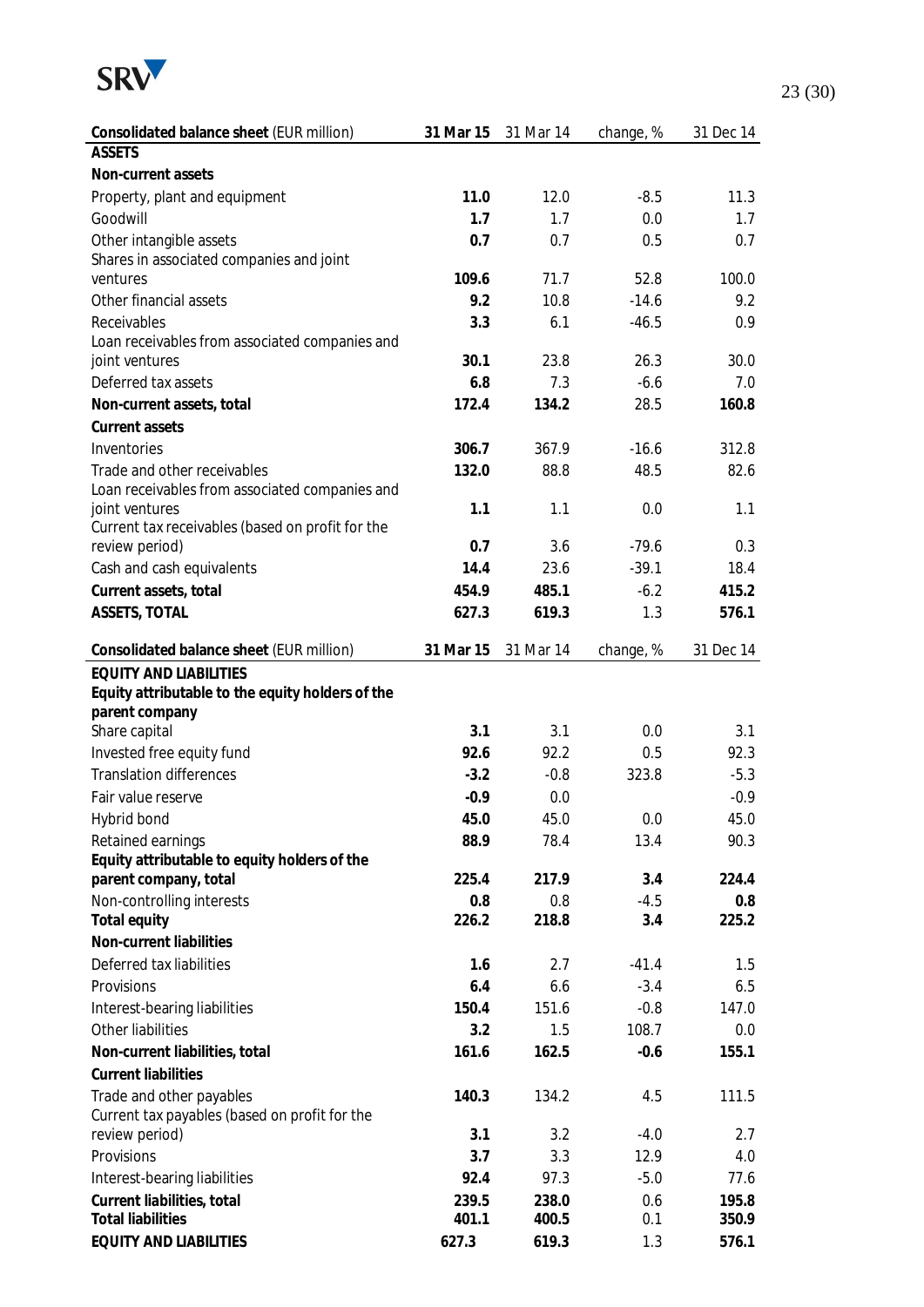

| Consolidated cash flow statement (EUR million)              | 1-3/2015 | 1-3/2014 | 1-12/2014 |
|-------------------------------------------------------------|----------|----------|-----------|
| Cash flows from operating activities                        |          |          |           |
| Net profit for the period                                   | 2.8      | 1.4      | 15.4      |
|                                                             |          |          |           |
| Adjustments:                                                |          |          |           |
| Depreciation and impairments                                | 0.7      | 0.7      | 2.0       |
| Non-cash transactions                                       | 0.9      | 0.8      | 1.2       |
| Financial income and expenses                               | $-0.8$   | 2.3      | 6.4       |
| Capital gains/losses on sales of tangible and intangible    |          |          |           |
| assets                                                      | 0.0      | 0.0      | 0.0       |
| Income taxes                                                | 0.6      | 0.7      | 3.2       |
| Adjustments, total                                          | 1.4      | 4.5      | 12.8      |
| Changes in working capital:                                 |          |          |           |
| Change in loan receivables                                  | $-2.8$   | $-1.1$   | $-0.8$    |
| Change in trade and other receivables                       | $-48.3$  | $-13.9$  | $-8.3$    |
| Change in inventories                                       | 5.8      | $-2.8$   | 50.8      |
| Change in trade and other payables                          | 27.7     | 8.9      | $-7.1$    |
| Changes in working capital, total                           | $-17.6$  | $-8.9$   | 34.7      |
| Interest paid and other financial expenses                  | $-1.3$   | $-1.1$   | $-14.7$   |
| Interest received                                           | 0.0      | 0.0      | 0.2       |
| Income taxes paid                                           | $-0.4$   | $-1.1$   | $-1.5$    |
| Net cash flow from operating activities                     | $-15.1$  | $-5.1$   | 47.0      |
| Cash flow from investing activities                         |          |          |           |
| Property, plant and equipment                               | $-0.4$   | $-0.4$   | $-2.5$    |
| Intangible assets                                           | 0.0      | 0.0      | $-0.1$    |
| Other financial assets                                      | $-6.9$   | $-4.0$   | $-31.1$   |
| Sale of property, plant and equipment and intangible assets | 0.1      | 0.0      | 0.1       |
| Sale of financial assets                                    | 0.0      | 0.0      | 0.0       |
| Net cash flow from investing activities                     | $-7.2$   | $-4.4$   | $-33.7$   |
| Cash flow from financing activities                         |          |          |           |
| Proceeds from loans                                         | 25.4     | 0.2      | 10.7      |
| Repayments of loans                                         | $-25.9$  | $-0.6$   | $-10.2$   |
| Change in housing corporation loans                         | $-4.3$   | $-13.8$  | $-15.8$   |
| Net change in short-term loans                              | 23.1     | $-42.5$  | $-65.4$   |
| Purchase and sale of treasury shares                        | 0.0      | 0.0      | 0.2       |
| Dividends paid                                              | 0.0      | 0.0      | $-4.3$    |
| Net cash flow from financing activities                     | 18.2     | $-56.8$  | $-84.8$   |
| Net change in cash and cash equivalents                     | $-4.1$   | $-66.3$  | $-71.5$   |
| Cash and cash equivalents at the beginning of period        | 18.4     | 90.0     | 90.0      |
| Effect of exchange rate changes on cash and cash            |          |          |           |
| equivalents                                                 | 0.0      | 0.0      | 0.0       |
| Cash and cash equivalents at the end of period              | 14.4     | 23.6     | 18.4      |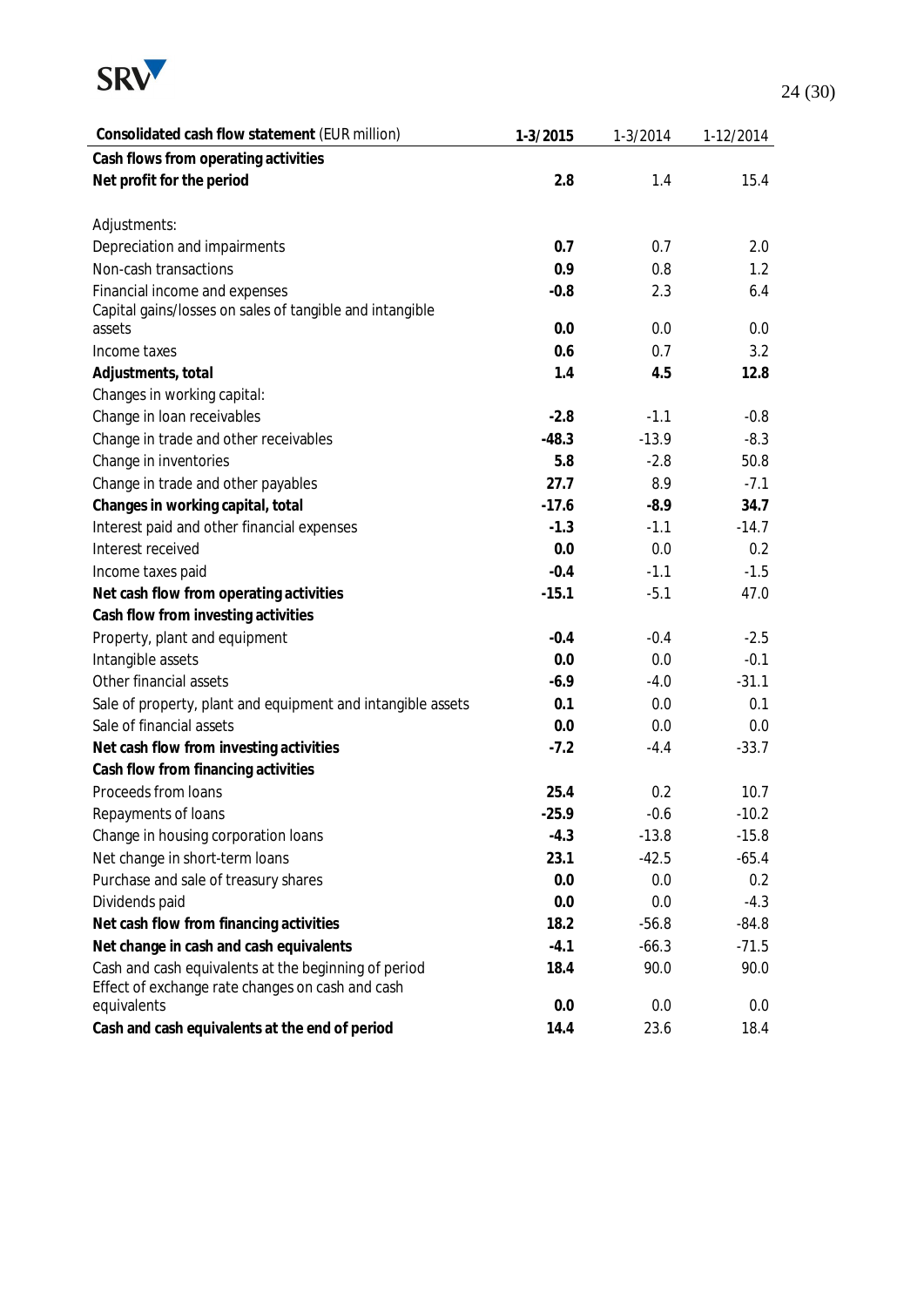

|          | Equity attributable to the equity holders of the parent |         |                 |       |          |       |                    |    |
|----------|---------------------------------------------------------|---------|-----------------|-------|----------|-------|--------------------|----|
|          |                                                         | company |                 |       |          |       |                    |    |
| Share    | Invested<br>free                                        | Hybrid  | Translat<br>ion | Fair  | Retained |       | Non-<br>controllin | Тc |
| $\cdots$ | . .                                                     |         |                 | value |          | Total |                    |    |

|                                                                            | Share<br>capital | free<br>equity<br>fund | Hybrid<br>bond | ion<br>differenl<br>ces | .<br>value<br>reserve | Retained<br>earnings | Total  | controllin<br>g<br>interests | Total<br>equity |
|----------------------------------------------------------------------------|------------------|------------------------|----------------|-------------------------|-----------------------|----------------------|--------|------------------------------|-----------------|
| Statement of changes in Group equity 1 January-31 March 2015 (EUR million) |                  |                        |                |                         |                       |                      |        |                              |                 |
| Equity on 1 January 2015                                                   | 3.1              | 92.3                   | 45.0           | $-5.3$                  | $-0.9$                | 90.3                 | 224.4  | 0.8                          | 225.2           |
| Comprehensive income for<br>the review period                              | 0.0              | 0.0                    | 0.0            | 2.1                     | 0.0                   | 2.8                  | 4.9    | 0.0                          | 4.8             |
| Dividends paid                                                             | 0.0              | 0.0                    | 0.0            | 0.0                     | 0.0                   | $-4.3$               | $-4.3$ | 0.0                          | $-4.3$          |
| Share-based incentive plan                                                 | 0.0              | 0.0                    | 0.0            | 0.0                     | 0.0                   | 0.5                  | 0.5    | 0.0                          | 0.5             |
| Purchase of treasury shares                                                | 0.0              | 0.0                    | 0.0            | 0.0                     | 0.0                   | 0.0                  | 0.0    | 0.0                          | 0.0             |
| Sale of treasury shares <sup>1)</sup>                                      | 0.0              | 0.4                    | 0.0            | 0.0                     | 0.0                   | $-0.4$               | 0.0    | 0.0                          | 0.0             |
| Hybrid bond                                                                | 0.0              | 0.0                    | 0.0            | 0.0                     | 0.0                   | 0.0                  | 0.0    | 0.0                          | 0.0             |
| Other changes                                                              | 0.0              | 0.0                    | 0.0            | 0.0                     | 0.0                   | 0.0                  | 0.0    | 0.0                          | 0.0             |
| Equity on 31 March 2015                                                    | 3.1              | 92.6                   | 45.0           | $-3.2$                  | $-0.9$                | 88.9                 | 225.4  | 0.8                          | 226.2           |

 $\mathbf{r}$ 

 $1)$  Sale of treasury shares includes a transfer between an invested free equity fund and retained earnings.

**Statement of changes in Group equity 1 January–31 March 2014** (EUR million)

| Equity on 1 January 2014    | 3.1     | 92.2 | 45.0 | 0.0    | 0.0 | 81.3   | 221.6  | 0.6 | 222.2  |
|-----------------------------|---------|------|------|--------|-----|--------|--------|-----|--------|
| Total comprehensive         |         |      |      |        |     |        |        |     |        |
| income for the year         | $0.0\,$ | 0.0  | 0.0  | $-0.8$ | 0.0 | 1.2    | 0.5    | 0.2 | 0.7    |
| Dividends paid              | $0.0\,$ | 0.0  | 0.0  | 0.0    | 0.0 | $-4.2$ | $-4.3$ | 0.0 | $-4.3$ |
| Share-based incentive plan  | 0.0     | 0.0  | 0.0  | 0.0    | 0.0 | 0.9    | 0.9    | 0.0 | 0.9    |
| Purchase of treasury shares | $0.0\,$ | 0.0  | 0.0  | 0.0    | 0.0 | 0.0    | 0.0    | 0.0 | 0.0    |
| Sale of treasury shares     | 0.0     | 0.0  | 0.0  | 0.0    | 0.0 | 0.0    | 0.0    | 0.0 | 0.0    |
| Hybrid bond                 | $0.0\,$ | 0.0  | 0.0  | 0.0    | 0.0 | $-0.8$ | $-0.8$ | 0.0 | $-0.8$ |
| Other changes               | 0.0     | 0.0  | 0.0  | 0.0    | 0.0 | 0.0    | 0.0    | 0.0 | 0.0    |
| Equity on 31 March 2014     | 3.1     | 92.2 | 45.0 | $-0.8$ | 0.0 | 78.4   | 217.9  | 0.8 | 218.8  |

| Statement of changes in Group equity 1 January-31 December 2014 (EUR million) |         |      |      |        |        |        |        |      |        |
|-------------------------------------------------------------------------------|---------|------|------|--------|--------|--------|--------|------|--------|
| Equity on 1 January 2014                                                      | 3.1     | 92.2 | 45.0 | 0.0    | 0.0    | 81.3   | 221.6  | 0.6  | 222.2  |
| Comprehensive income for                                                      |         |      |      |        |        |        |        |      |        |
| the review period                                                             | $0.0\,$ | 0.0  | 0.0  | $-5.3$ | $-0.9$ | 15.2   | 9.0    | 0.2  | 9.1    |
| Dividends paid                                                                | 0.0     | 0.0  | 0.0  | 0.0    | 0.0    | $-4.3$ | $-4.3$ | 0.0  | $-4.3$ |
| Share-based incentive plan                                                    | 0.0     | 0.0  | 0.0  | 0.0    | 0.0    | 1.3    | 1.3    | 0.0  | 1.3    |
| Purchase of treasury shares                                                   | 0.0     | 0.0  | 0.0  | 0.0    | 0.0    | 0.0    | 0.0    | 0.0  | 0.0    |
| Sale of treasury shares                                                       | 0.0     | 0.1  | 0.0  | 0.0    | 0.0    | 0.2    | 0.2    | 0.01 | 0.2    |
| Hybrid bond                                                                   | 0.0     | 0.0  | 0.0  | 0.0    | 0.0    | $-3.4$ | $-3.4$ | 0.0  | $-3.4$ |
| Other changes                                                                 | 0.0     | 0.0  | 0.0  | 0.0    | 0.0    | 0.0    | 0.0    | 0.0  | 0.0    |
| Equity on 31 December                                                         |         |      |      |        |        |        |        |      |        |
| 2014                                                                          | 3.1     | 92.3 | 45.0 | $-5.3$ | $-0.9$ | 90.3   | 224.4  | 0.8  | 225.2  |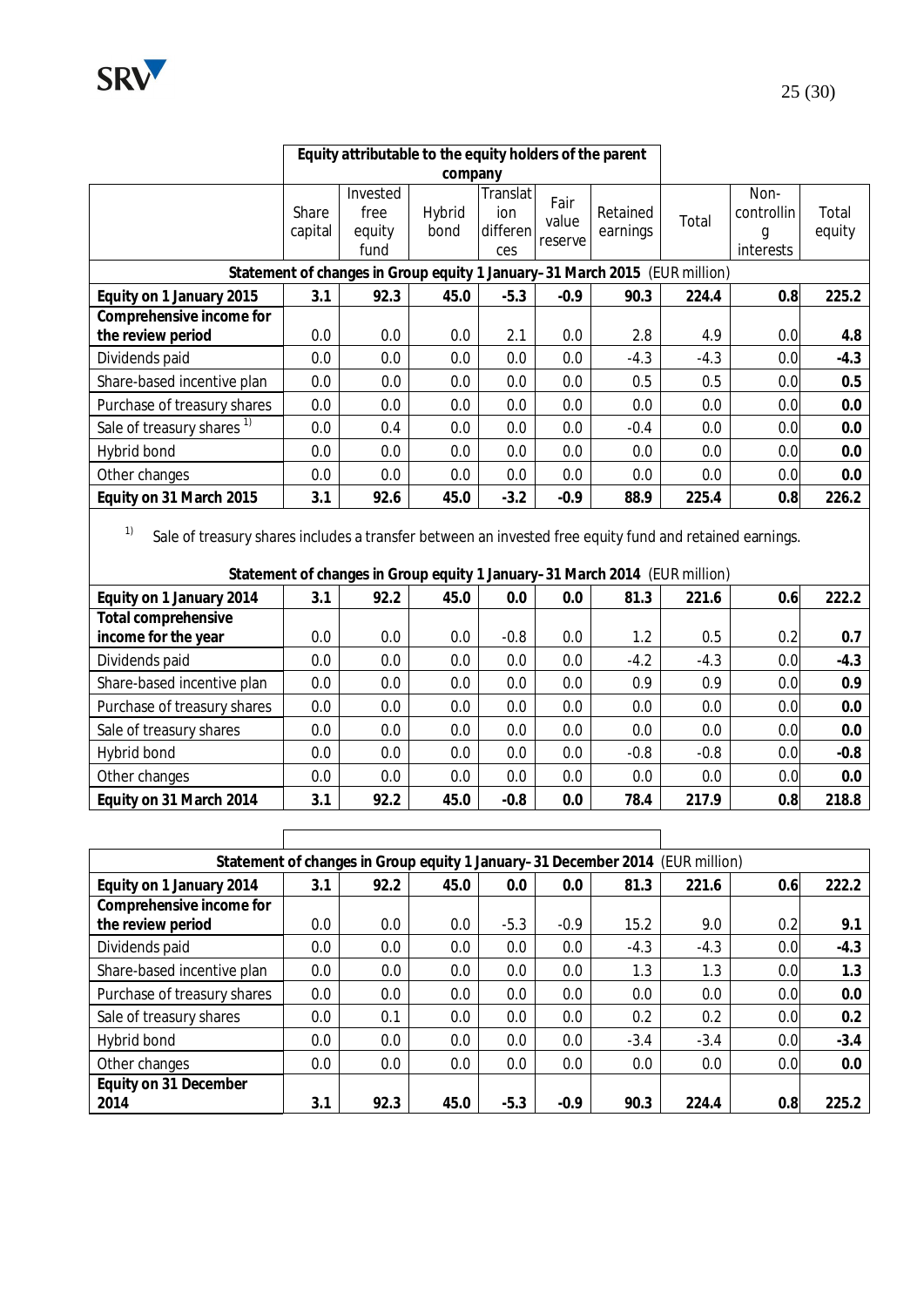

| Commitments and contingent liabilities (EUR million)     | 31 Mar<br>2015 | 31 Mar<br>2014 | change, % | 31 Dec<br>2014 |
|----------------------------------------------------------|----------------|----------------|-----------|----------------|
| Collateral given for own liabilities                     |                |                |           |                |
| Real estate mortgages given <sup>1)</sup>                | 74.5           | 81.8           | $-8.9$    | 79.2           |
| Pledges given                                            | 0.0            | 0.0            |           | 0.0            |
| Other commitments                                        |                |                |           |                |
| Guarantees given for liabilities on uncompleted projects | 0.0            | 0.0            |           | 0.0            |
| Investment commitments given                             | 115.8          | 10.3           | 1021.5    | 9.6            |
| Plot purchase commitments                                | 160.3          | 145.5          | 10.2      | 185.8          |

1) Real estate mortgages include the total value of mortgages given as collateral for developer contracting housing production against the housing corporation loans of uncompleted and unsold completed projects.

| Fair and nominal values of derivative<br><b>instruments</b> |          | 3/2015             |          | 3/2014             |          | 12/2014            |
|-------------------------------------------------------------|----------|--------------------|----------|--------------------|----------|--------------------|
| (EUR million)                                               |          | <b>Fair Values</b> |          | <b>Fair Values</b> |          | <b>Fair Values</b> |
| Hedge accounting not applied                                | Positive | Negative           | Positive | Negative           | Positive | Negative           |
| Foreign exchange forward contracts                          | 0.0      | 0.0                | 0.0      | 0.0                | 0.0      | 0.0                |
| Interest rate swaps                                         | 0.0      | 0.0                | 0.0      | 0.2                | 0.0      | 0.0                |
| Nominal values of derivative instruments                    |          | 3/2015             |          | 3/2014             |          | 12/2014            |
| Foreign exchange forward contracts                          |          | 0.0                |          | 0.0                |          | 0.0                |
| Interest rate swaps                                         |          | 0.0                |          | 30.0               |          | 0.0                |

The fair values of foreign exchange forward contracts are based on market prices at the end of the reporting period.

Open foreign exchange forward contracts are hedging the financing cash flow.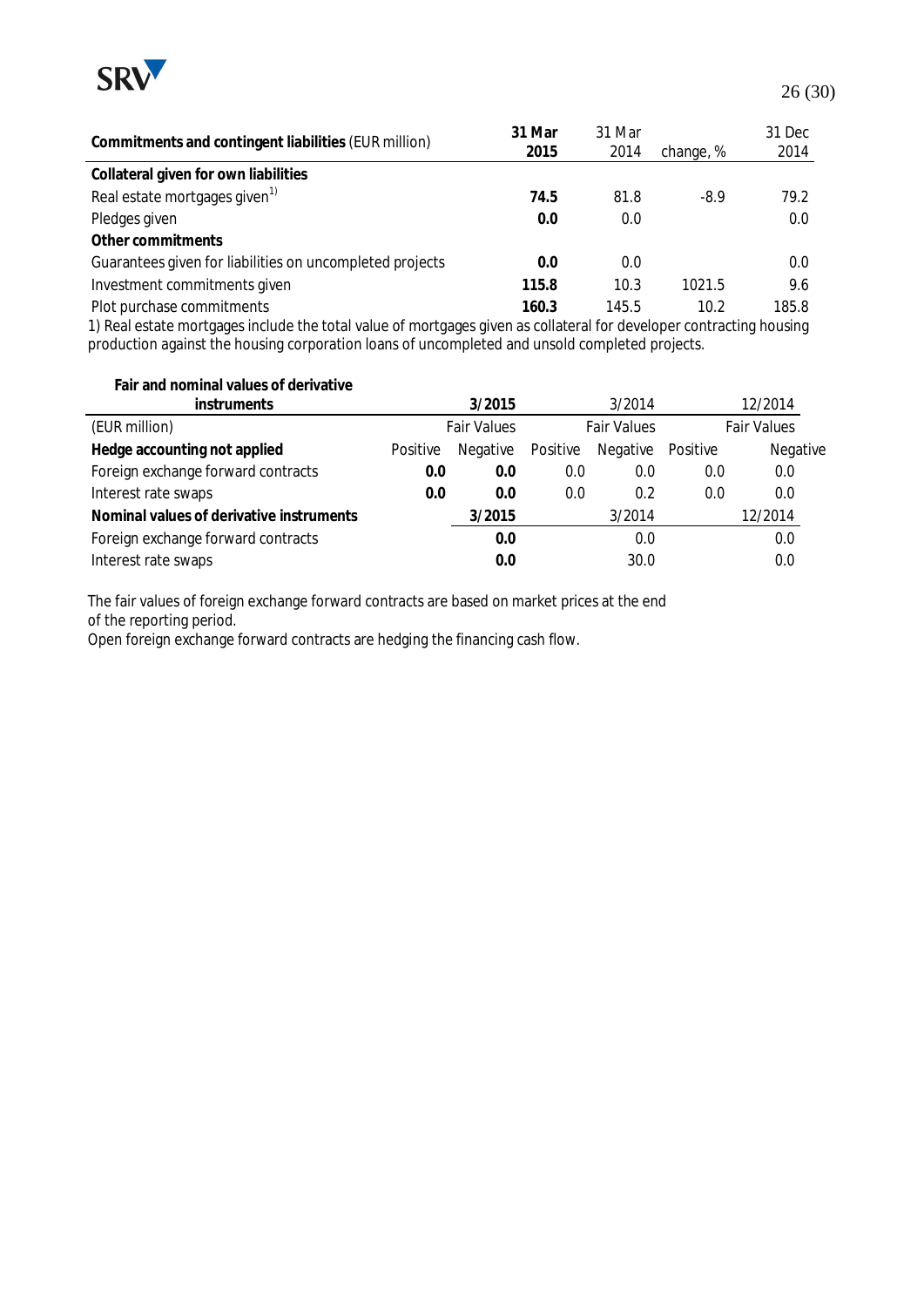

## **2. Group and Segment information by quarter**

| SRV Group (EUR million)                 | $1 - 3/15$  | 10-12/14  | $7 - 9/14$ | $4 - 6/14$ | $1 - 3/14$ |
|-----------------------------------------|-------------|-----------|------------|------------|------------|
| Revenue                                 | 172.9       | 193.8     | 209.0      | 143.1      | 138.5      |
| Operating profit                        | 2.5         | 9.6       | 6.0        | 4.9        | 4.4        |
| Financial income and expenses,          |             |           |            |            |            |
| total                                   | 0.8         | $-2.4$    | $-0.2$     | $-1.5$     | $-2.3$     |
| Profit before taxes                     | 3.3         | 7.2       | 5.7        | 3.4        | 2.2        |
| Order backlog <sup>1)</sup>             | 1 1 7 9 . 8 | 860.4     | 944.1      | 1 047.0    | 880.2      |
| New agreements                          | 489.1       | 108.0     | 90.3       | 317.3      | 184.7      |
| Earnings per share, EUR                 | 0.05        | 0.13      | 0.14       | 0.05       | 0.01       |
| Equity per share, EUR <sup>1)</sup>     | 5.07        | 5.04      | 5.13       | 4.97       | 4.87       |
| Share closing price, EUR <sup>1)</sup>  | 3.39        | 2.83      | 3.67       | 4.13       | 3.76       |
| Equity ratio, % <sup>1)</sup>           | 39.8        | 43.0      | 38.9       | 38.4       | 39.0       |
| Net interest-bearing debt <sup>1)</sup> | 228.5       | 206.1     | 255.1      | 252.7      | 225.3      |
| Gearing, % <sup>1)</sup>                | 101.0       | 91.6      | 111.6      | 113.4      | 103.0      |
| 1) at period end                        |             |           |            |            |            |
| Revenue (EUR million)                   | $1 - 3/15$  | 10-12/14  | $7 - 9/14$ | $4-6/14$   | $1 - 3/14$ |
| Operations in Finland                   | 157.1       | 176.0     | 196.5      | 131.0      | 124.4      |
| - accounted for by business             |             |           |            |            |            |
| construction                            | 114.0       | 99.1      | 144.9      | 82.5       | 69.0       |
| - accounted for by housing              |             |           |            |            |            |
| construction                            | 43.1        | 76.9      | 51.7       | 48.5       | 55.4       |
| <b>International Operations</b>         | 15.9        | 17.8      | 12.6       | 12.4       | 14.2       |
| Other operations                        | 3.8         | 4.2       | 5.0        | 5.4        | 4.9        |
| Eliminations                            | $-3.8$      | $-4.1$    | $-5.1$     | $-5.7$     | $-4.9$     |
| Group, total                            | 172.9       | 193.8     | 209.0      | 143.1      | 138.5      |
| Operating profit (EUR million)          | $1 - 3/15$  | 10-12/14  | $7-9/14$   | $4 - 6/14$ | $1 - 3/14$ |
| Operations in Finland                   | 3.3         | 10.2      | 6.2        | 7.0        | 6.6        |
| <b>International Operations</b>         | 0.7         | 1.8       | 0.2        | $-0.4$     | $-0.6$     |
| Other operations                        | $-1.5$      | $-2.4$    | $-0.4$     | $-1.8$     | $-1.6$     |
| Eliminations                            | 0.0         | 0.0       | 0.0        | 0.0        | 0.0        |
| Group, total                            | 2.5         | 9.6       | 6.0        | 4.9        | 4.4        |
|                                         |             |           |            |            |            |
| Operating profit, %                     | $1 - 3/15$  | 10-12/14  | $7 - 9/14$ | $4 - 6/14$ | $1 - 3/14$ |
| Operations in Finland                   | 2.1         | 5.8       | 3.1        | 5.4        | 5.3        |
| <b>International Operations</b>         | 4.1         | 10.1      | 1.6        | $-2.9$     | $-4.0$     |
| Group, total                            | 1.5         | 5.0       | 2.9        | 3.4        | 3.2        |
| Order backlog (EUR million)             | 31 Mar 15   | 31 Dec 14 | 30 Sep 14  | 30 Jun 14  | 31 Mar 14  |
| Operations in Finland                   | 1 0 6 2.9   | 723.2     | 777.8      | 920.0      | 721.5      |
| - accounted for by business             |             |           |            |            |            |
| construction                            | 801.1       | 450.1     | 505.6      | 633.1      | 477.2      |
| - accounted for by housing              |             |           |            |            |            |
| construction                            | 261.8       | 273.1     | 272.3      | 286.9      | 244.2      |
| <b>International Operations</b>         | 116.9       | 137.2     | 166.2      | 126.9      | 158.8      |
| Group, total                            | 1 1 7 9 . 8 | 860.4     | 944.1      | 1 047.0    | 880.2      |
| - sold order backlog                    | 1 0 3 7     | 729       | 817        | 873        | 698        |
| - unsold order backlog                  | 142         | 132       | 127        | 174        | 182        |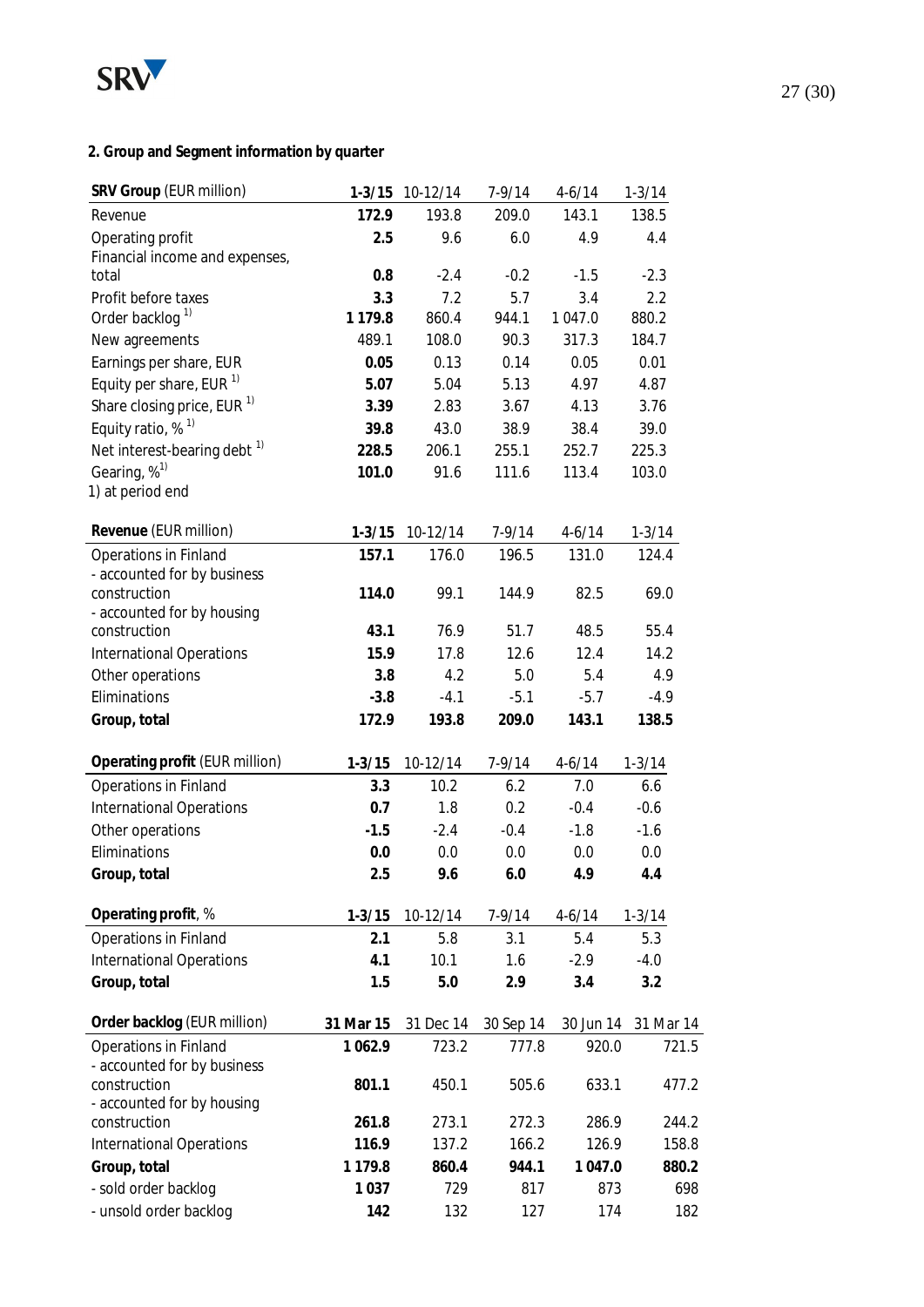

#### **Order backlog, housing construction in Finland**

| (EUR million)                                | 31 Mar         | 31 Dec    | 30 Sep   | 30 Jun     | 31 Mar     |
|----------------------------------------------|----------------|-----------|----------|------------|------------|
|                                              | 15             | 14        | 14       | 14         | 14         |
| Contracts and negotiated                     |                |           |          |            |            |
| contracts                                    | 88             | 122       | 146      | 179        | 130        |
| Under construction, sold                     | 39             | 28        | 16       | 14         | 13         |
| Under construction, unsold                   | 79             | 59        | 41       | 26         | 27         |
| Completed and unsold                         | 56             | 65        | 69       | 68         | 74         |
| Housing construction, total                  | 262            | 273       | 272      | 287        | 244        |
|                                              |                |           |          |            |            |
| Capital invested (EUR million)               |                |           | 30 Sep   | 30 Jun     | 31 Mar     |
|                                              | 31 Mar 15      | 31 Dec 14 | 14       | 14         | 14         |
| Operations in Finland                        | 273.3          | 277.2     | 298.9    | 303.1      | 275.3      |
| <b>International Operations</b>              | 211.3          | 203.0     | 208.5    | 192.8      | 181.7      |
| Other operations and<br>eliminations         | $-15.5$        | $-30.5$   | $-2.2$   | $-3.6$     | 10.7       |
|                                              | 469.1          | 449.8     | 505.1    | 492.3      | 467.7      |
| Group, total                                 |                |           |          |            |            |
| Housing production in Finland,               |                |           |          |            |            |
| no.                                          | $1 - 3/15$     | 10-12/14  | $7-9/14$ | $4 - 6/14$ | $1 - 3/14$ |
| Units sold, total                            | 74             | 206       | 102      | 288        | 160        |
| - developer contracting                      | 74             | 122       | 65       | 29         | 72         |
| - investor sales <sup>2)</sup>               | $\overline{0}$ | 84        | 37       | 259        | 88         |
| Developer contracting                        |                |           |          |            |            |
| - start-ups                                  | 66             | 197       | 111      | 0          | 22         |
| - completed                                  | $\overline{0}$ | 63        | 86       | $\Omega$   | 100        |
| - completed and unsold                       | 152            | 183       | 194      | 173        | 198        |
| Under construction, total <sup>1)</sup>      | 1 3 5 6        | 1625      | 1612     | 1638       | 1 1 8 5    |
| - contracts <sup>1)</sup>                    | 492            | 625       | 649      | 649        | 455        |
| - sold, negotiated contracts <sup>1)2)</sup> | 468            | 670       | 767      | 818        | 559        |
| - developer contracting <sup>1)</sup>        | 396            | 330       | 196      | 171        | 171        |
|                                              |                |           |          |            |            |
| - of which sold 1)                           | 154            | 111       | 63       | 63         | 59         |

1) at period-end 2) investor sales under negotiated contracts

#### **3. Segment information**

SRV's reporting segments are Operations in Finland, International Operations and Other operations.

| Assets                             |                |                |                        |              |              |
|------------------------------------|----------------|----------------|------------------------|--------------|--------------|
| (EUR million)                      | 31 Mar<br>2015 | 31 Mar<br>2014 | change,<br><b>MEUR</b> | change,<br>% | 31 Dec<br>14 |
| <b>Operations in Finland</b>       | 398.5          | 396.1          | 2.3                    | 0.6          | 380.0        |
| <b>International Operations</b>    | 235.9          | 205.8          | 30.1                   | 14.6         | 226.2        |
| Other operations                   | 349.9          | 335.6          | 14.3                   | 4.2          | 352.7        |
| Eliminations and other adjustments | $-356.9$       | $-318.3$       | $-38.7$                |              | $-382.8$     |
| Group, total                       | 627.3          | 619.3          | 8.0                    | 1.3          | 576.1        |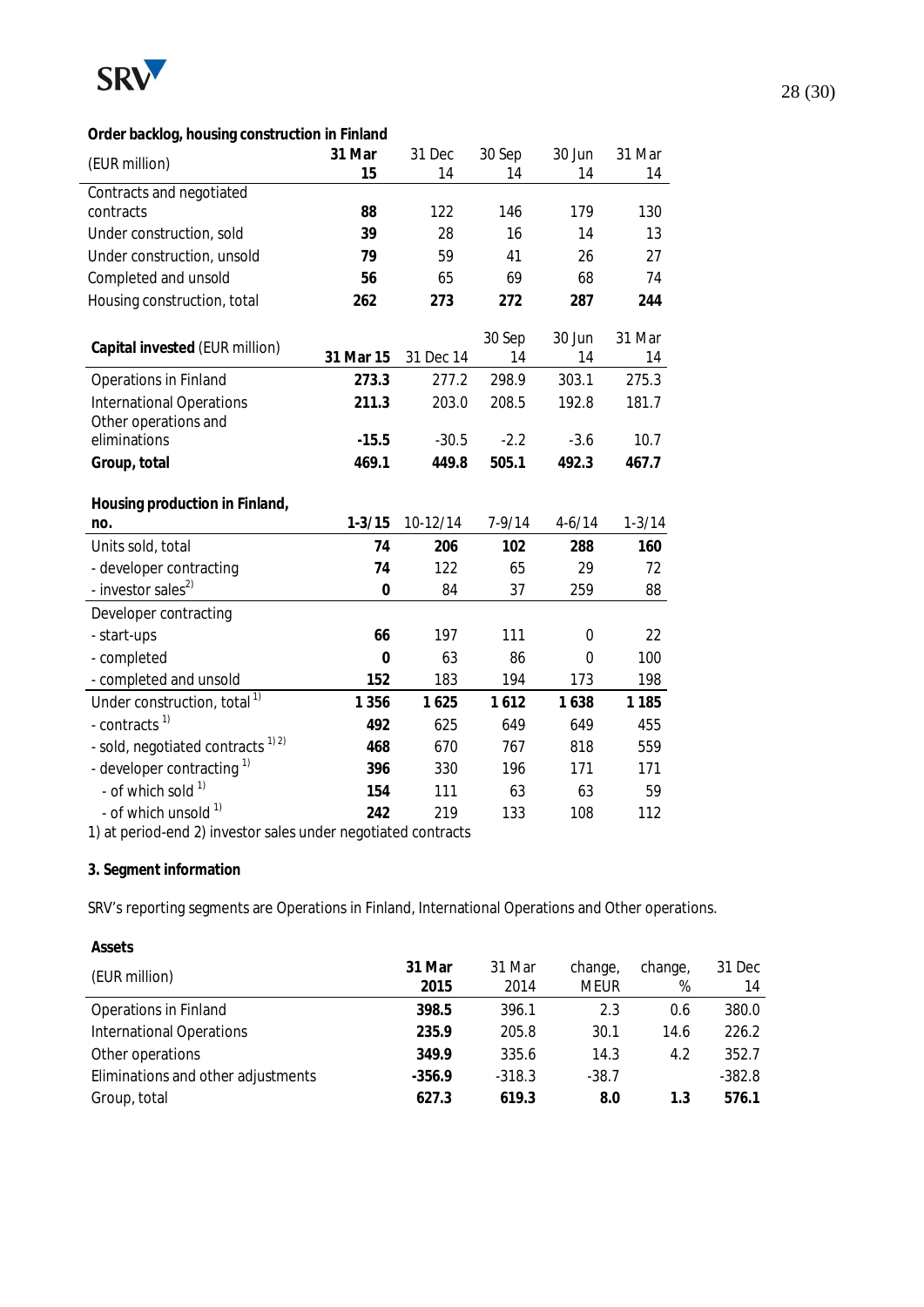

**Liabilities**

| (EUR million)                                     | 31 Mar<br>2015 | 31 Mar<br>2014 | change,<br><b>MEUR</b> | change,<br>% | 31 Dec<br>14 |
|---------------------------------------------------|----------------|----------------|------------------------|--------------|--------------|
| Operations in Finland                             | 257.1          | 254.2          | 2.9                    | 1.1          | 240.7        |
| <b>International Operations</b>                   | 161.0          | 135.7          | 25.3                   | 18.6         | 155.7        |
| Other operations                                  | 169.6          | 158.6          | 11.0                   | 6.9          | 167.0        |
| Eliminations and other adjustments                | $-186.6$       | $-148.0$       | $-38.6$                |              | $-212.4$     |
| Group, total                                      | 401.1          | 400.5          | 0.6                    | 0.1          | 350.9        |
|                                                   |                |                |                        |              |              |
| Invested capital                                  |                |                |                        |              |              |
| (EUR million)                                     | 31 Mar         | 31 Mar         | change,                | change,      | 31 Dec       |
|                                                   | 2015           | 2014           | <b>MEUR</b>            | $\%$         | 14           |
| <b>Operations in Finland</b>                      | 273.3          | 275.3          | $-2.0$                 | $-0.7$       | 277.2        |
| International Operations                          | 211.3          | 181.7          | 29.5                   | 16.2         | 203.0        |
| Other operations and eliminations                 | $-15.5$        | 10.7           | $-26.2$                | $-245.5$     | $-30.5$      |
| Group, total                                      | 469.1          | 467.7          | 1.3                    | 0.3          | 449.8        |
| Return on investment, %                           | $1 - 3/15$     | $1 - 3/14$     |                        |              |              |
| Operations in Finland                             | 4.8            | 9.3            |                        |              |              |
| <b>International Operations</b>                   | 6.7            | $-1.5$         |                        |              |              |
| Group, total                                      | 4.7            | 3.4            |                        |              |              |
|                                                   |                |                |                        |              |              |
| Inventories                                       |                |                |                        |              |              |
| (EUR million)                                     |                | 31 Mar         | 31 Mar                 | change,      | 31 Mar       |
|                                                   |                | 2015           | 2014                   | <b>MEUR</b>  | 2014         |
| Land areas and plot-owning companies              |                | 182.2          | 159.4                  | 22.8         | 162.1        |
| Operations in Finland                             |                | 114.7          | 88.9                   | 25.8         | 96.0         |
| <b>International Operations</b>                   |                | 67.5           | 70.5                   | $-3.1$       | 66.1         |
| Work in progress                                  |                | 60.2           | 70.0                   | $-9.7$       | 79.4         |
| Operations in Finland                             |                | 57.8           | 67.4                   | $-9.6$       | 77.1         |
| <b>International Operations</b>                   |                | 2.4            | 2.5                    | $-0.1$       | 2.3          |
| Shares in completed housing corporations and real |                |                |                        |              |              |
| estate companies                                  |                | 53.5           | 129.3                  | $-75.8$      | 61.0         |
| <b>Operations in Finland</b>                      |                | 51.2           | 127.8                  | $-76.6$      | 58.2         |
| <b>International Operations</b>                   |                | 2.3            | 1.5                    | 0.8          | 2.8          |
| Other inventories                                 |                | 10.8           | 9.2                    | 1.6          | 10.3         |
| Operations in Finland                             |                | 7.2            | 5.8                    | 1.4          | 6.0          |
| <b>International Operations</b>                   |                | 3.6            | 3.4                    | 0.2          | 4.3          |
| Inventories, total                                |                | 306.7          | 367.9                  | $-61.2$      | 312.8        |
| Operations in Finland                             |                | 230.9          | 290.0                  | $-59.0$      | 237.3        |
| <b>International Operations</b>                   |                | 75.8           | 78.0                   | $-2.2$       | 75.4         |